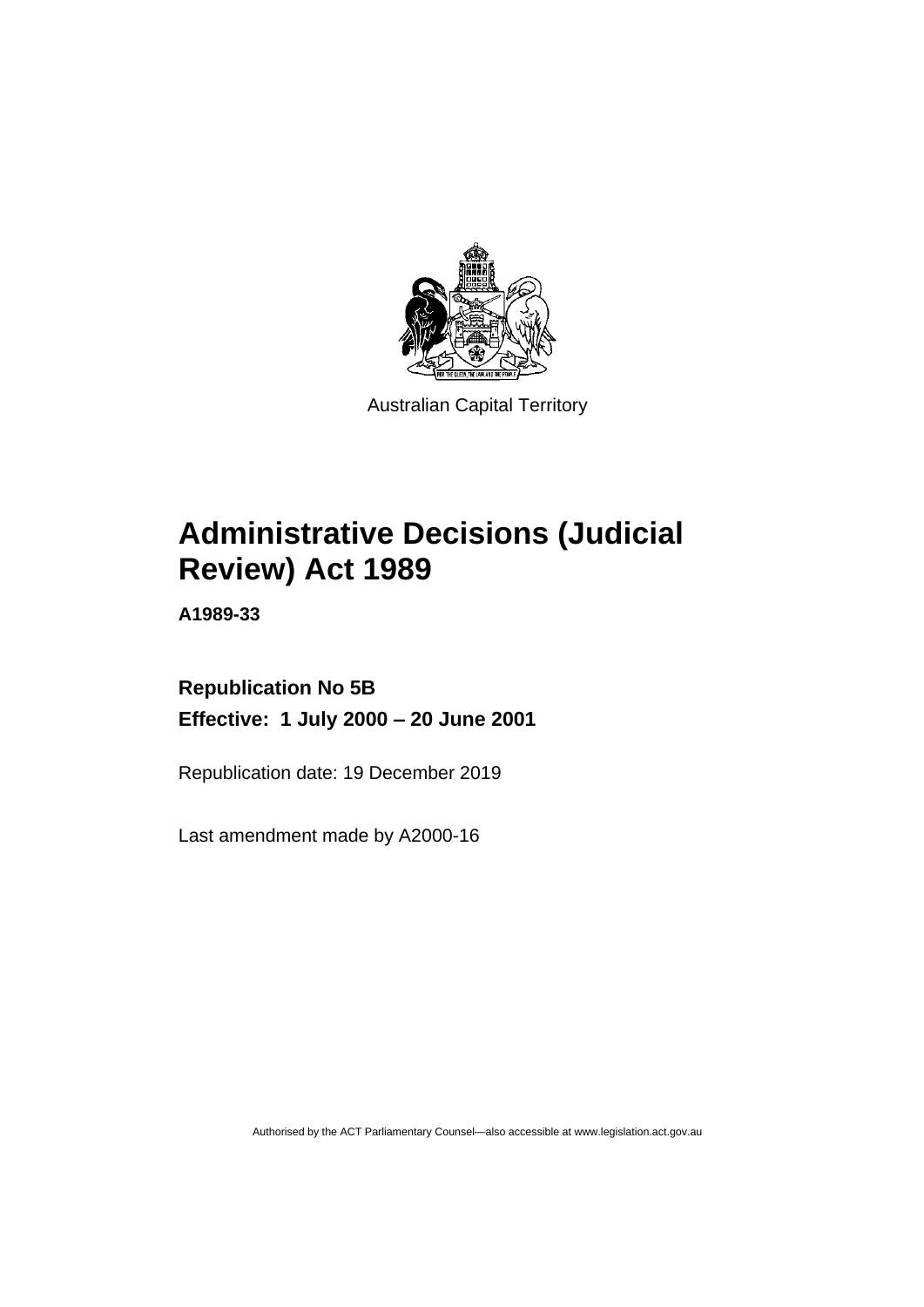### **About this republication**

#### **The republished law**

This is a republication of the *Administrative Decisions (Judicial Review) Act 1989* effective from 1 July 2000 to 20 June 2001.

#### **Kinds of republications**

The Parliamentary Counsel's Office prepares 2 kinds of republications of ACT laws (see the ACT legislation register at www.legislation.act.gov.au):

- authorised republications to which the *Legislation Act 2001* applies
- unauthorised republications.

The status of this republication appears on the bottom of each page.

#### **Editorial changes**

The *Legislation (Republication) Act 1996*, part 3, division 2 authorised the Parliamentary Counsel to make editorial amendments and other changes of a formal nature when preparing a law for republication. Editorial changes do not change the effect of the law, but have effect as if they had been made by an Act commencing on the republication date (see *Legislation (Republication) Act 1996*, s 14 and s 16). The changes are made if the Parliamentary Counsel considers they are desirable to bring the law into line, or more closely into line, with current legislative drafting practice.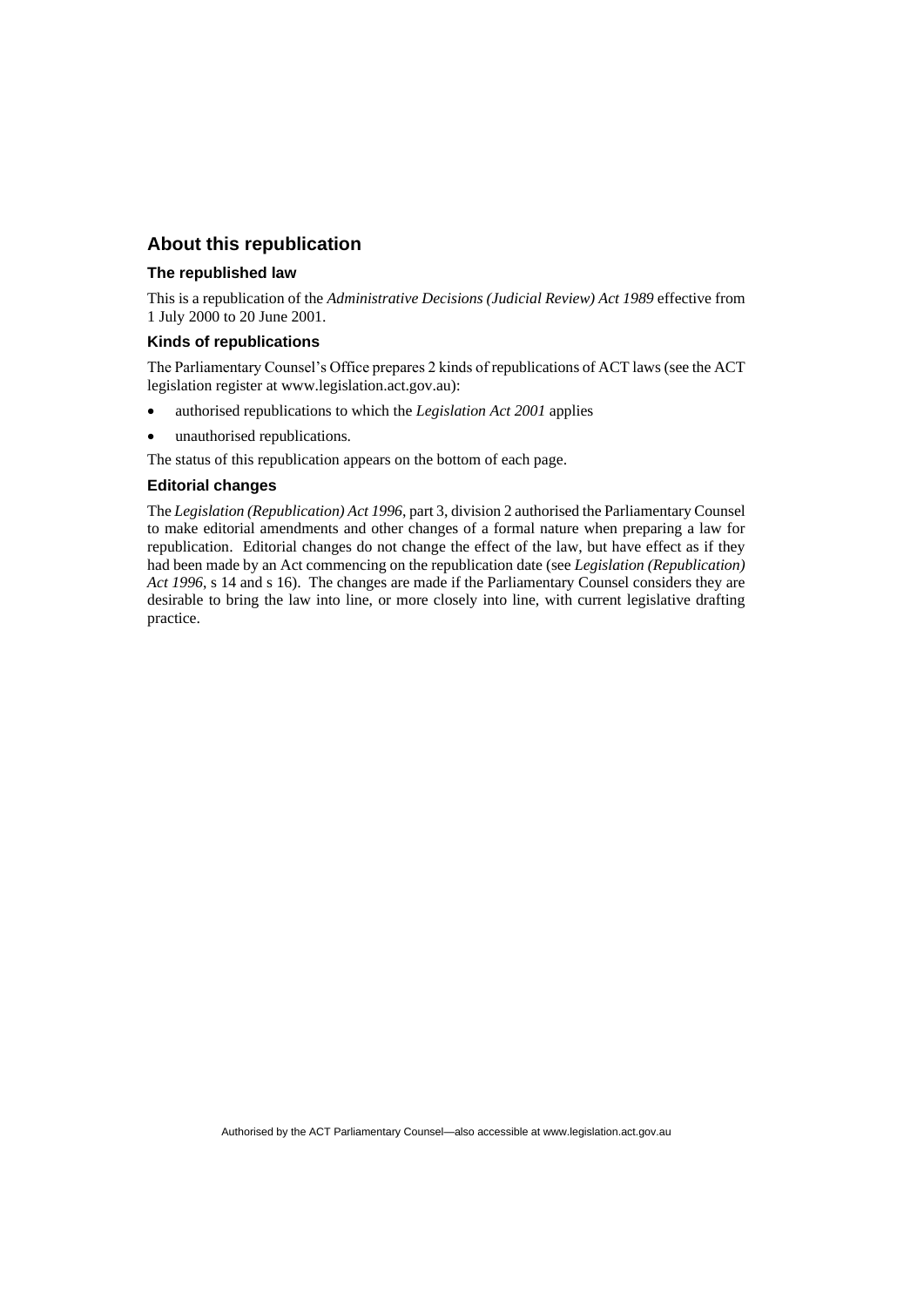

Australian Capital Territory

## **ADMINISTRATIVE DECISIONS (JUDICIAL REVIEW) ACT 1989**

This consolidation has been prepared by the ACT Parliamentary Counsel's Office

Updated as at 1 July 2000

#### **CONTENTS**

- Short title
- Commencement
- Interpretation
- Act to operate notwithstanding anything in existing laws
- Applications for review of decisions
- Applications for review of conduct related to making of decisions
- Applications in respect of failures to make decisions
- Jurisdiction of Supreme Court
- Effect of Act on other rights
- Manner of making applications
- Amendment of documents
- Application to be made a party to a proceeding
- Reasons for decision may be obtained
- Certain information not required to be disclosed
- Certification concerning the disclosure of information
- Stay of proceedings
- Powers of the Supreme Court in respect of applications for order of review
- Change in person holding, or performing the duties of, an office
- Intervention by Minister or Commonwealth Attorney-General
- Act not to apply to certain decisions
- Regulations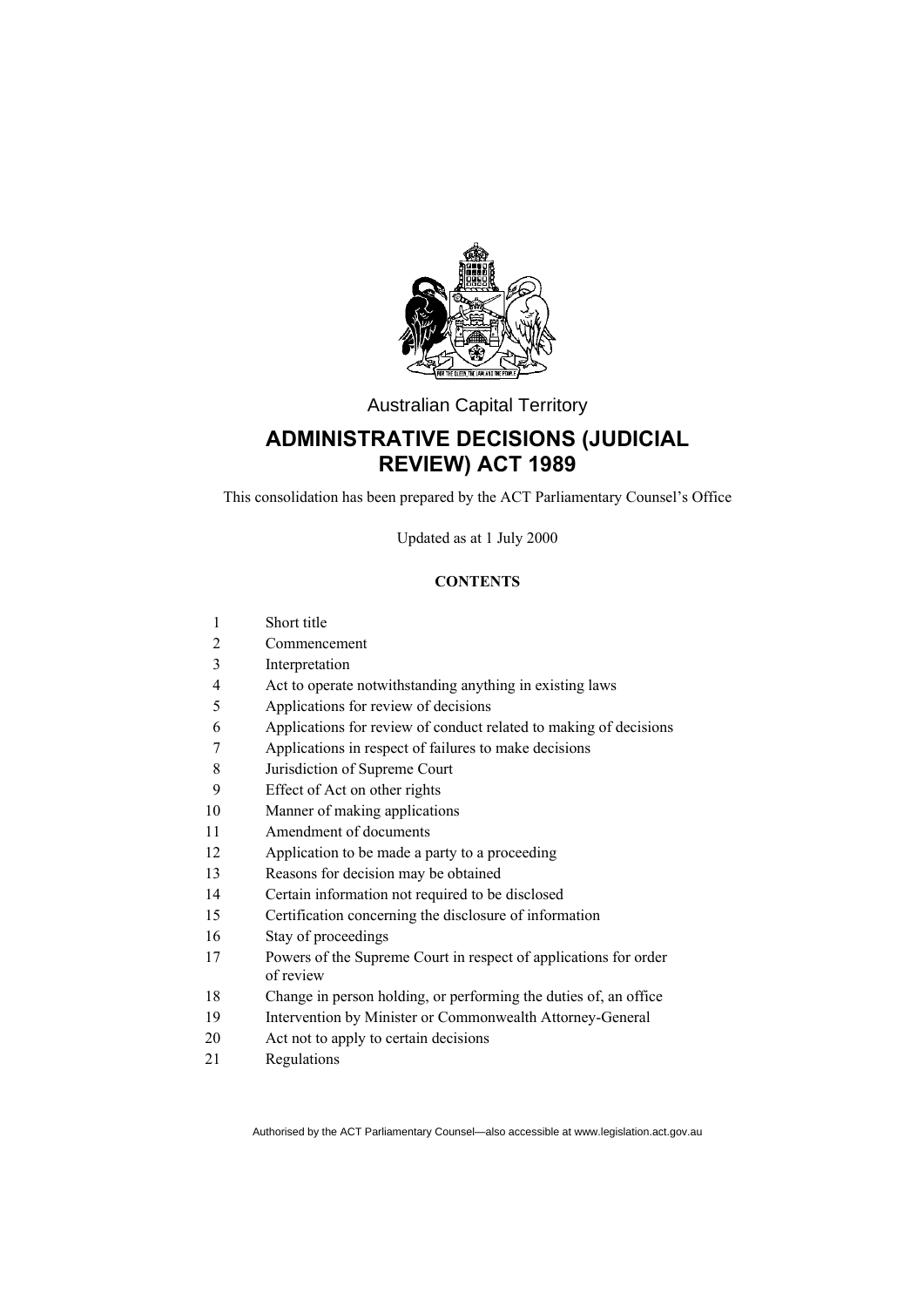#### **CONTENTS**—continued

#### SCHEDULE 1

### DECISIONS TO WHICH THIS ACT DOES NOT APPLY

#### SCHEDULE 2

#### DECISIONS TO WHICH SECTION 13 DOES NOT APPLY

#### ENDNOTES

- 1 About this republication
- 2 About the republished Act
- 3 Abbreviation key
- 4 Table of legislation
- 5 Table of amendments
- 6 Table of earlier republications
- 7 Uncommenced amendment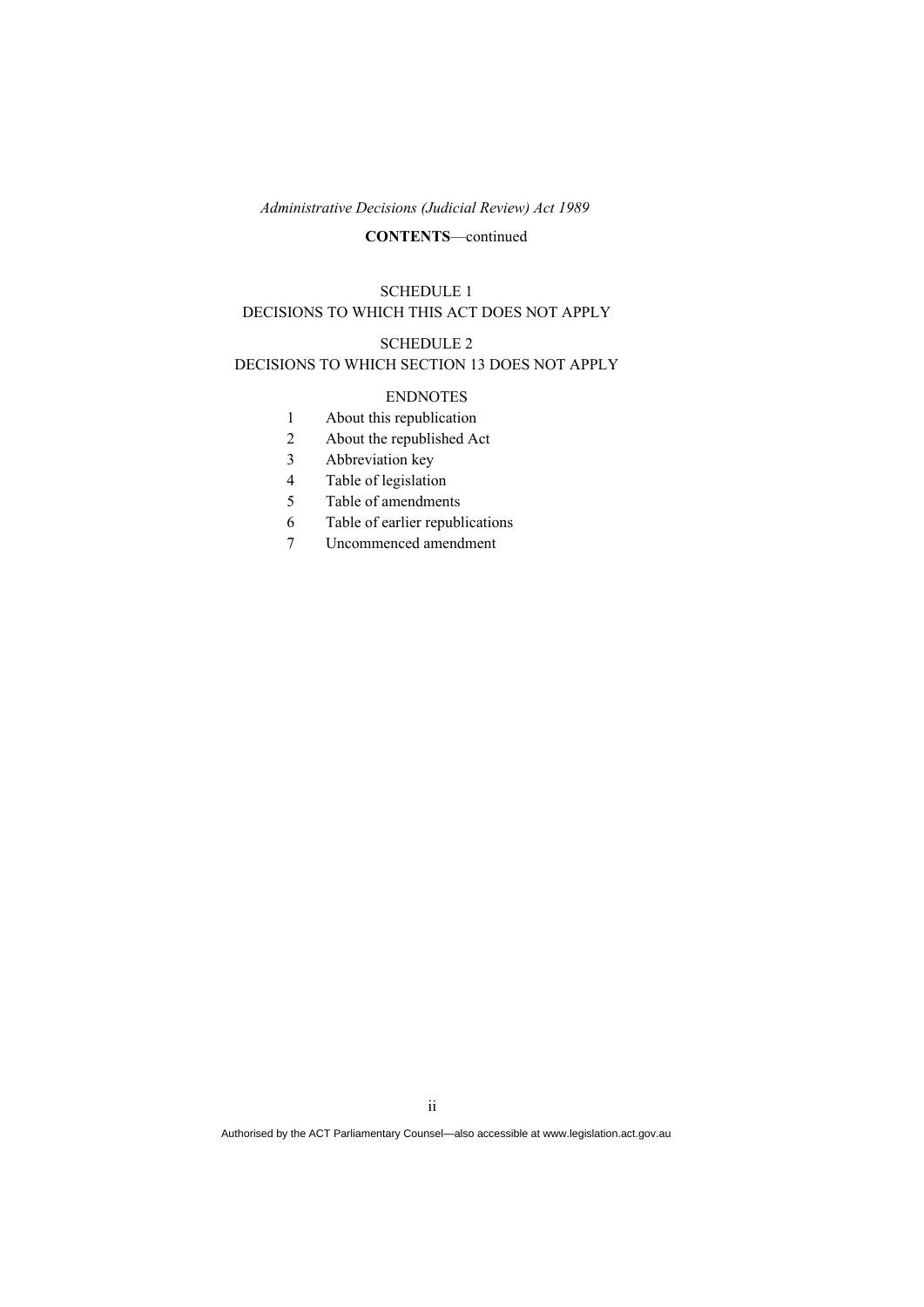

Australian Capital Territory

# **ADMINISTRATIVE DECISIONS (JUDICIAL REVIEW) ACT 1989**

An Act relating to the review on questions of law of certain administrative decisions

### **1 Short title**

This Act may be cited as the *Administrative Decisions (Judicial Review) Act 1989*. 1

### **2 Commencement**

This Act commences on the date of commencement of section 22 of the Australian Capital Territory (Self-Government) Act 1988 of the Commonwealth.<sup>1</sup>

### **3 Interpretation**

- **(1)** In this Act, unless the contrary intention appears—
	- "decision to which this Act applies" means a decision of an administrative character made, proposed to be made or required to be made (whether in the exercise of a discretion or not) under an enactment, other than a decision specified in Schedule 1;
	- "duty" includes a duty imposed on a person in his or her capacity as a public employee;

"enactment" means—

- (a) an Act, or a subordinate law (including part of an Act or of such a law);
- (c) Division 5 of Part X of the *Australian Capital Territory (Planning and Land Management) Act 1988* of the Commonwealth; or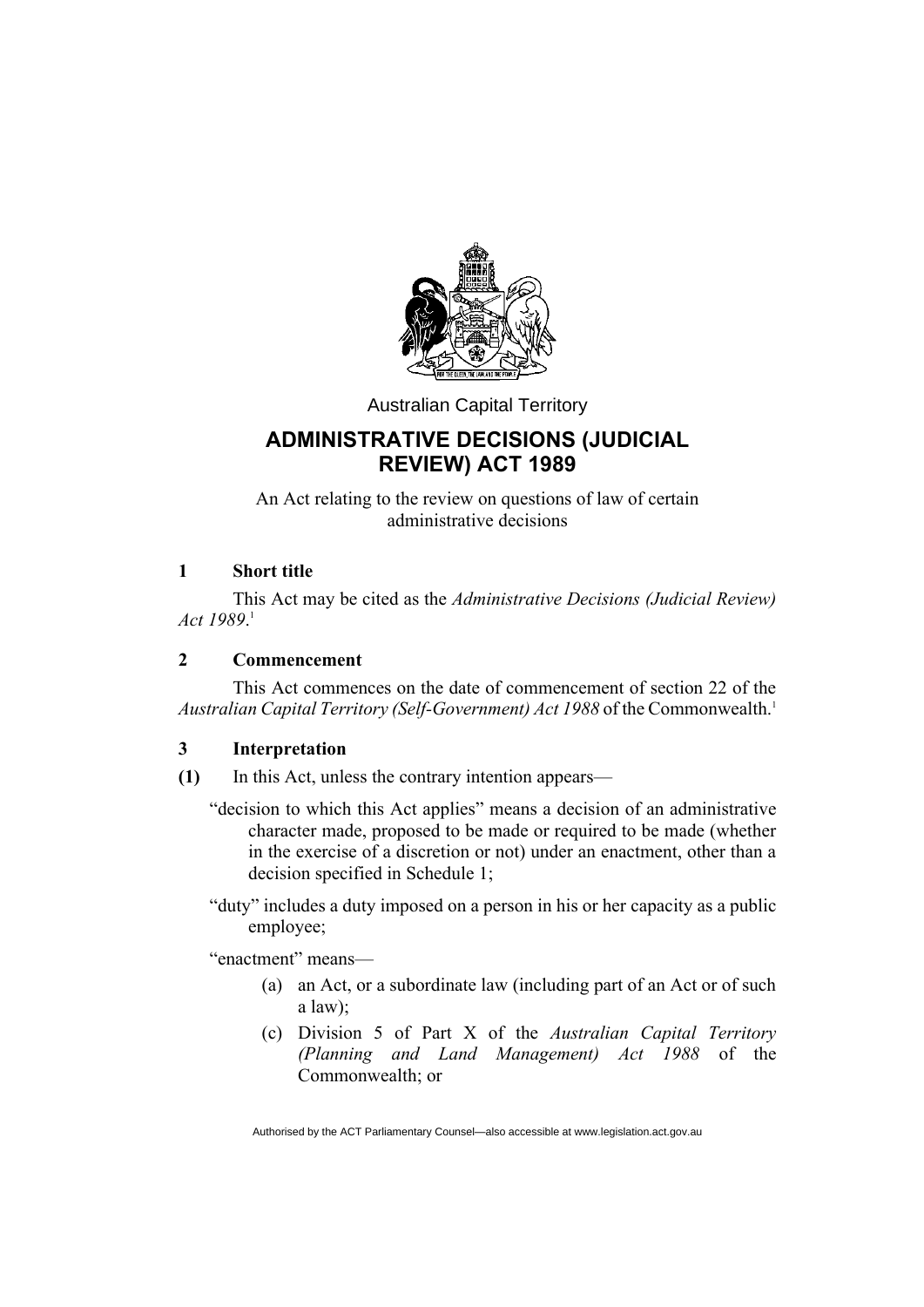- (d) the *Canberra Water Supply (Googong Dam) Act 1974* of the Commonwealth;
- "failure", in relation to the making of a decision, includes a refusal to make the decision;

"Judge" means a Judge of the Supreme Court;

- "order of review", in relation to a decision, in relation to conduct engaged in for the purpose of making a decision or in relation to a failure to make a decision, means an order on an application made under section 5, 6 or 7 in respect of the decision, conduct or failure;
- "Rules of Court" means Rules of Court made under the *Supreme Court Act 1933*.

**(2)** In this Act, a reference to the making of a decision includes a reference  $t_0$ 

- (a) making, suspending, revoking or refusing to make an order, award or determination;
- (b) providing, suspending, revoking or refusing to provide a certificate, direction, approval, consent or permission;
- (c) issuing, suspending, revoking or refusing to issue a licence, authority or other instrument;
- (d) imposing a condition or restriction;
- (e) making a declaration, demand or requirement;
- (f) retaining, or refusing to deliver up, an article; or
- (g) doing or refusing to do any other act or thing;

and a reference to a failure to make a decision shall be construed accordingly.

**(3)** Where provision is made by an enactment for the making of a report or recommendation before a decision is made in the exercise of a power under that enactment or under another law, the making of such a report or recommendation shall be taken, for the purposes of this Act, to be the making of a decision.

- **(4)** In this Act—
	- (a) a reference to a person aggrieved by a decision includes a reference—
		- (i) to a person whose interests are adversely affected by the decision; and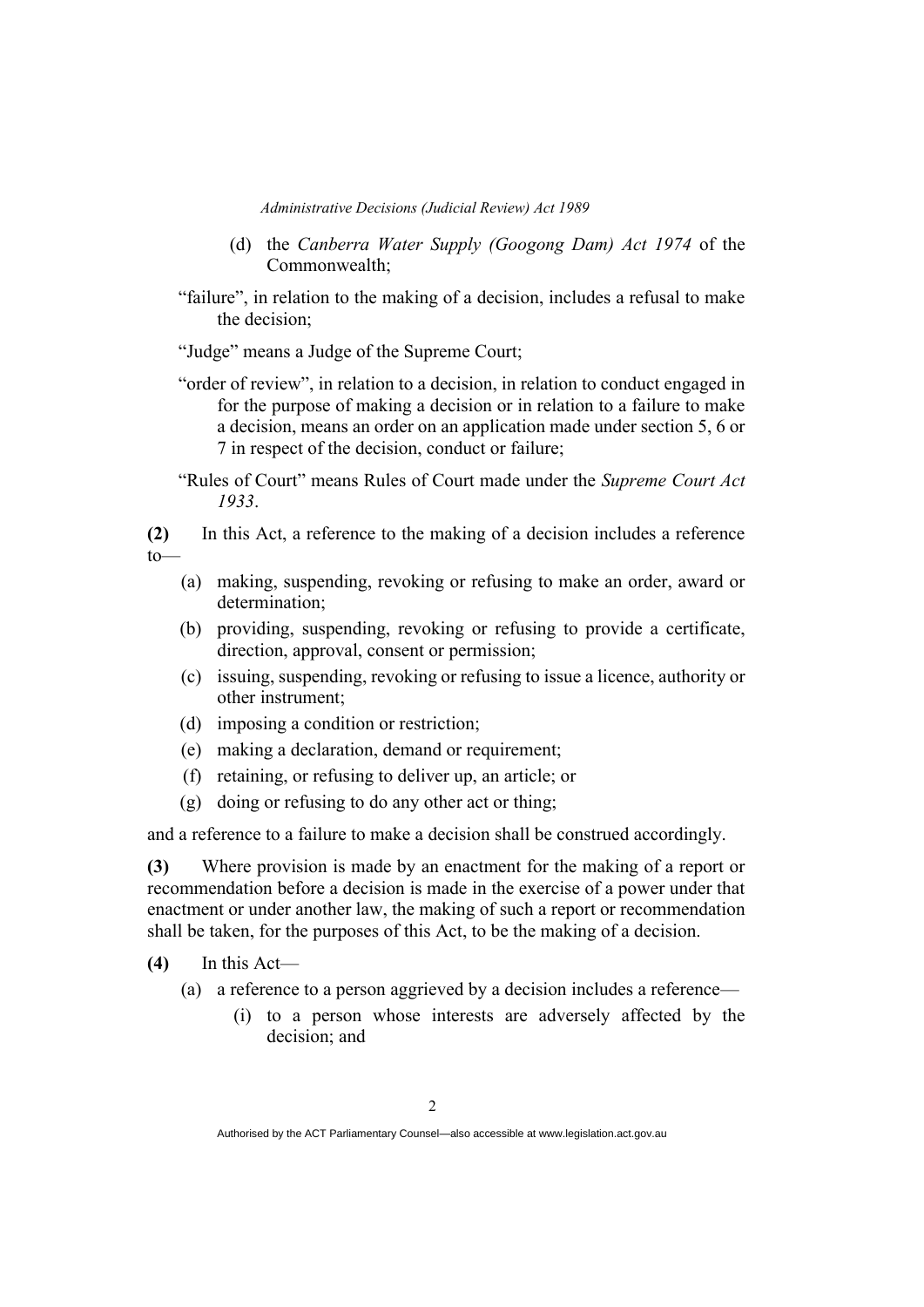- (ii) in the case of a decision by way of the making of a report or recommendation—to a person whose interests would be adversely affected if a decision were, or were not, made in accordance with the report or recommendation;
- (b) a reference to a person aggrieved by conduct that has been, is being, or is proposed to be engaged in for the purpose of making a decision, or by a failure to make a decision, includes a reference to a person whose interests are, or would be, adversely affected by the conduct or failure; and
- (c) a reference to conduct engaged in for the purpose of making a decision includes a reference to the doing of any act or thing preparatory to the making of the decision, including the taking of evidence or the holding of an inquiry or investigation.
- **(5)** For the purposes of a Schedule—
	- (a) a decision made, proposed to be made or required to be made by a person acting as the delegate of another person, or by a person otherwise lawfully authorised to act on behalf of another person, shall be taken to be a decision by that other person; and
	- (b) a decision made, proposed to be made or required to be made by a person for the time being acting in, or performing any of the duties of, an office or appointment shall be taken to be a decision by the holder of that office or appointment.

**(6)** A reference in a Schedule to another Act includes a reference to regulations or by-laws in force under that Act.

**(7)** Where a person has nominated an address in Australia at which documents may be served on the person, a document or statement that is required by this Act to be given to the person may be sent to that address.

### **4 Act to operate notwithstanding anything in existing laws**

This Act has effect notwithstanding anything contained in any enactment in force at the commencement of this Act.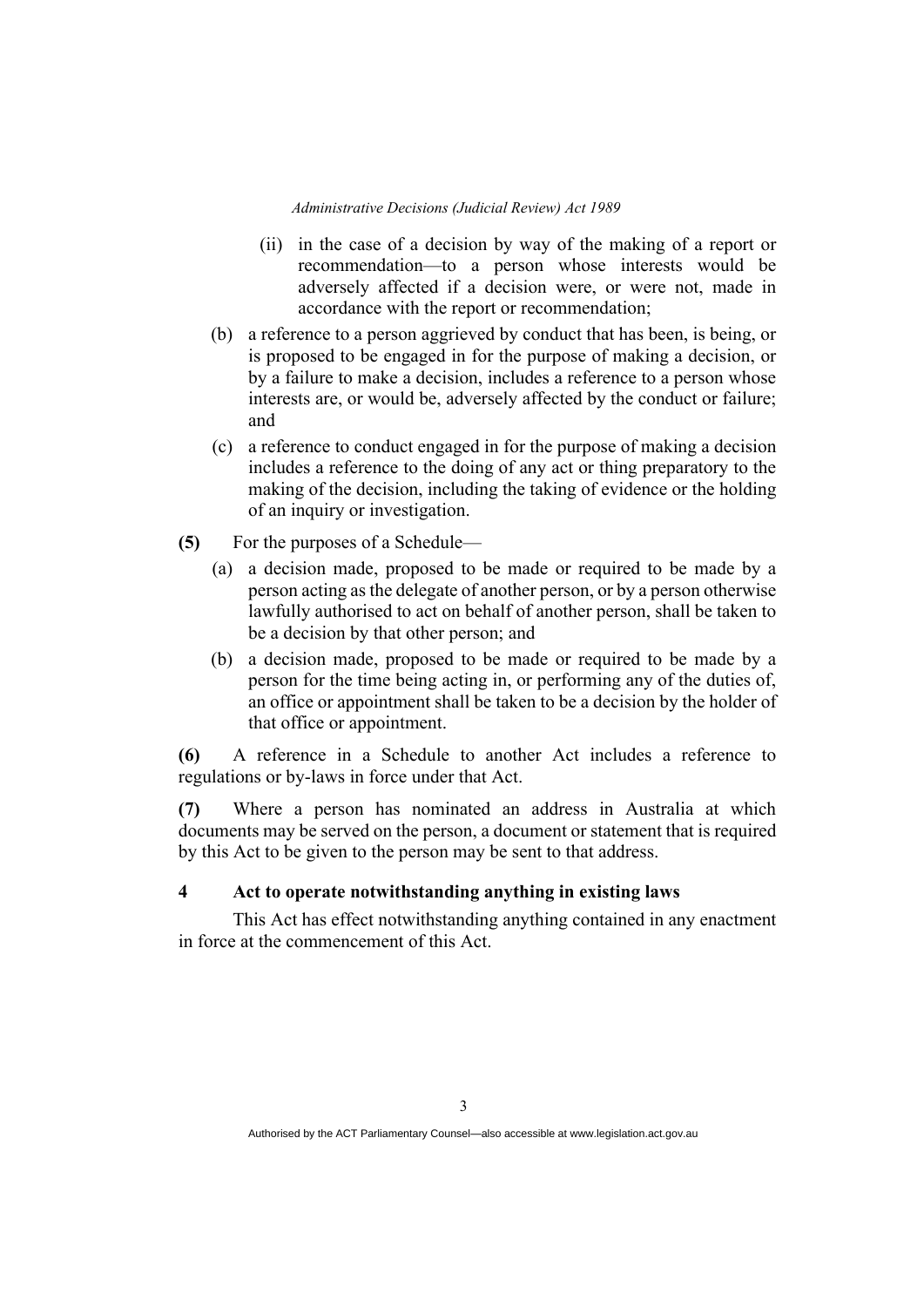### **5 Applications for review of decisions**

**(1)** A person who is aggrieved by a decision to which this Act applies that is made after the commencement of this Act may apply to the Supreme Court for an order of review in respect of the decision on any 1 or more of the following grounds:

- (a) that a breach of the rules of natural justice occurred in connection with the making of the decision;
- (b) that procedures that were required by law to be observed in connection with the making of the decision were not observed;
- (c) that the person who purported to make the decision did not have jurisdiction to make the decision;
- (d) that the decision was not authorised by the enactment under which it was purported to be made;
- (e) that the making of the decision was an improper exercise of the power conferred by the enactment under which it was purported to be made;
- (f) that the decision involved an error of law, whether or not the error appears on the record of the decision;
- (g) that the decision was induced or affected by fraud;
- (h) that there was no evidence or other material to justify the making of the decision;
- (j) that the decision was otherwise contrary to law.

**(2)** The reference in paragraph (1) (e) to an improper exercise of a power includes a reference to—

- (a) taking an irrelevant consideration into account in the exercise of a power;
- (b) failing to take a relevant consideration into account in the exercise of a power;
- (c) an exercise of a power for a purpose other than a purpose for which the power is conferred;
- (d) an exercise of a discretionary power in bad faith;
- (e) an exercise of a personal discretionary power at the direction or behest of another person;
- (f) an exercise of a discretionary power in accordance with a rule or policy without regard to the merits of the particular case;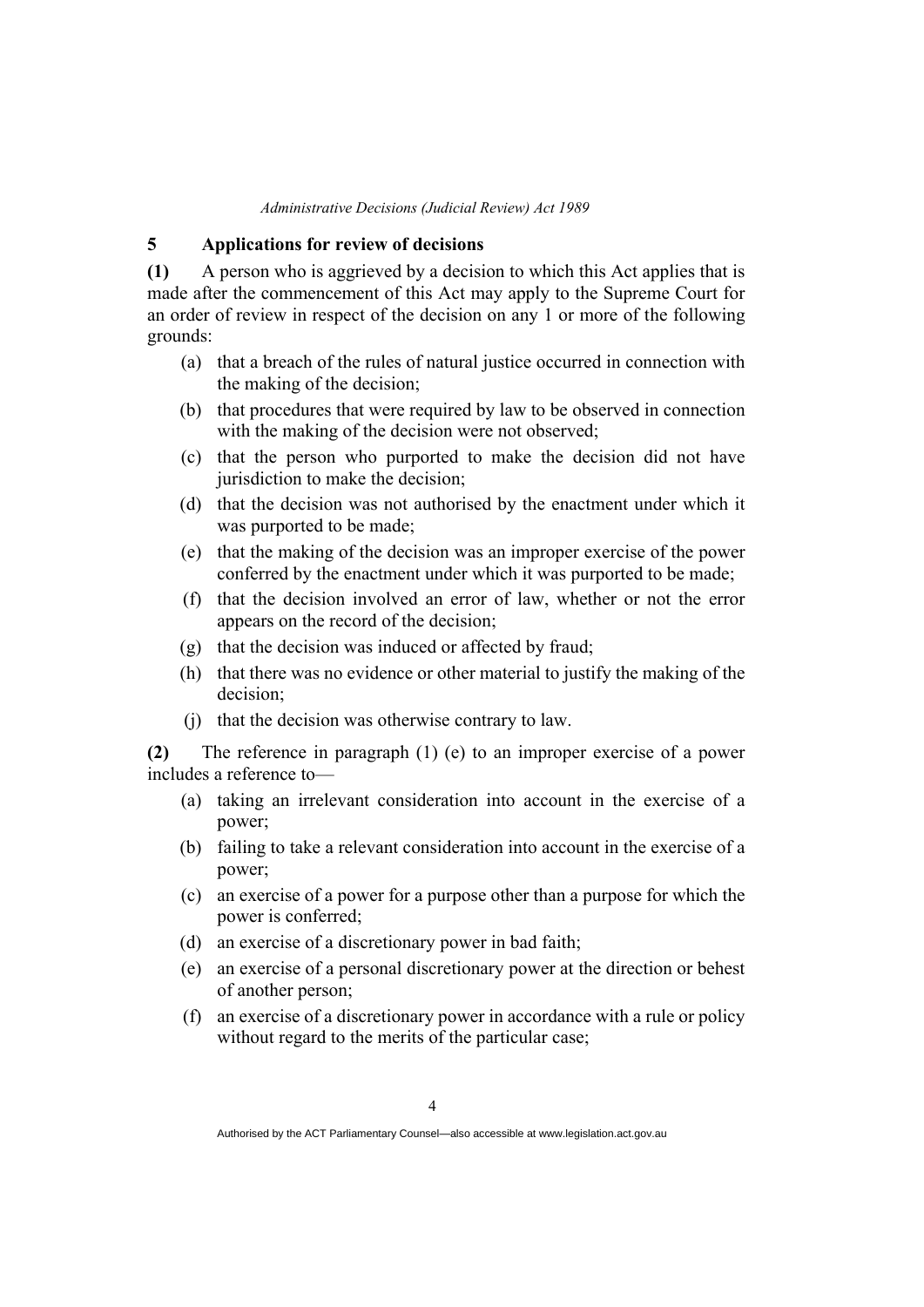- (g) an exercise of a power that is so unreasonable that no reasonable person could have so exercised the power;
- (h) an exercise of a power in such a way that the result of the exercise of the power is uncertain; and
- (j) any other exercise of a power in a way that constitutes abuse of the power.

**(3)** The ground specified in paragraph (1) (h) shall not be taken to be made out unless—

- (a) the person who made the decision was required by law to reach that decision only if a particular matter was established, and there was no evidence or other material (including facts of which he or she was entitled to take notice) from which he or she could reasonably be satisfied that the matter was established; or
- (b) the person who made the decision based the decision on the existence of a particular fact, and that fact did not exist.

### **6 Applications for review of conduct related to making of decisions**

**(1)** Where a person has engaged, is engaging, or proposes to engage, in conduct for the purpose of making a decision to which this Act applies, a person who is aggrieved by the conduct may apply to the Supreme Court for an order of review in respect of the conduct on any 1 or more of the following grounds:

- (a) that a breach of the rules of natural justice has occurred, is occurring, or is likely to occur, in connection with the conduct;
- (b) that procedures that are required by law to be observed in respect of the conduct have not been, are not being, or are likely not to be, observed;
- (c) that the person who has engaged, is engaging, or proposes to engage, in the conduct does not have jurisdiction to make the proposed decision;
- (d) that the enactment under which the decision is proposed to be made does not authorise the making of the proposed decision;
- (e) that the making of the proposed decision would be an improper exercise of the power conferred by the enactment under which the decision is proposed to be made;
- (f) that an error of law had been, is being, or is likely to be, committed in the course of the conduct or is likely to be committed in the making of the proposed decision;
- (g) that fraud has taken place, is taking place, or is likely to take place, in the course of the conduct;

Authorised by the ACT Parliamentary Counsel—also accessible at www.legislation.act.gov.au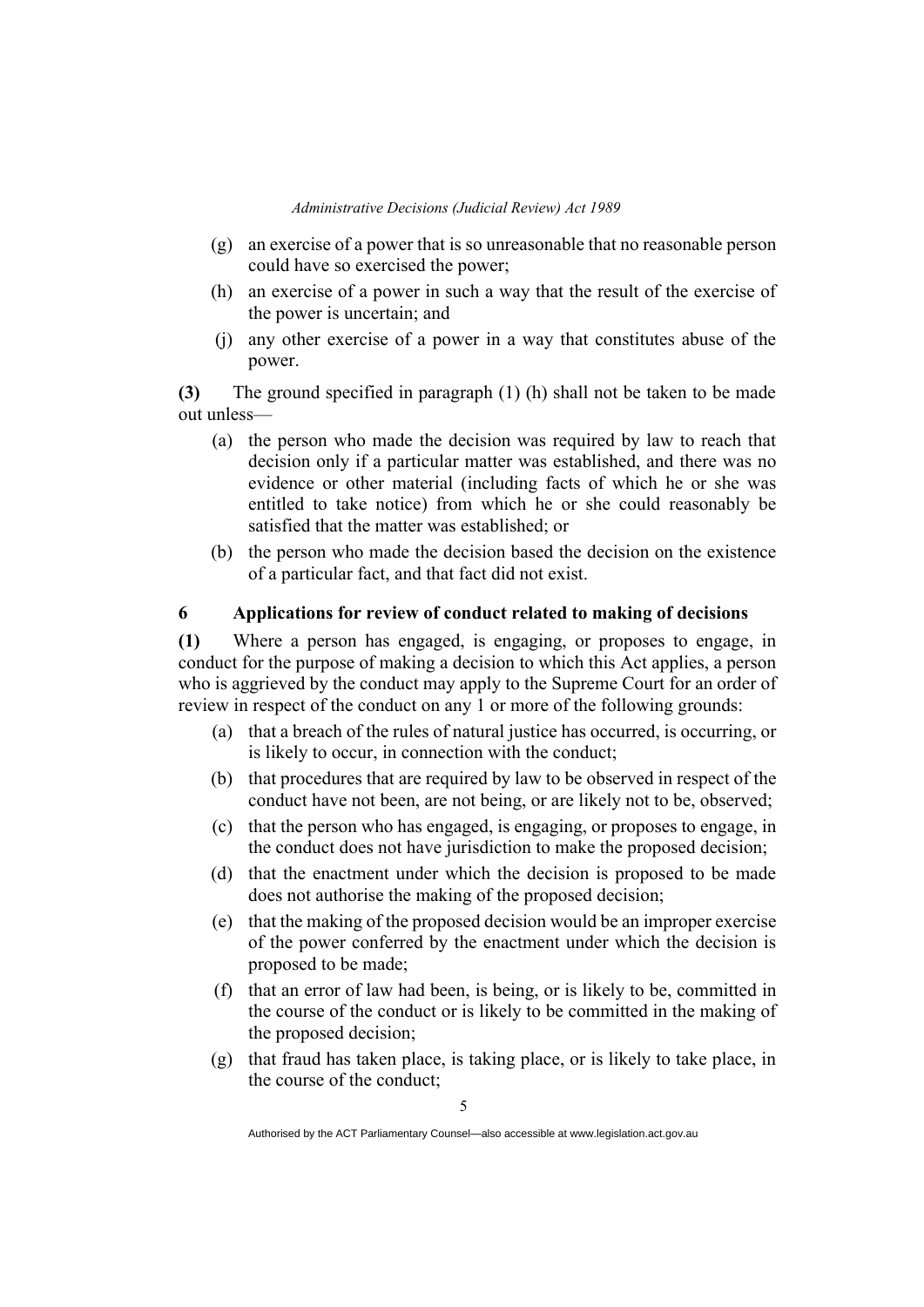- (h) that there is no evidence or other material to justify the making of the proposed decision;
- (j) that the making of the proposed decision would be otherwise contrary to law.

**(2)** The reference in paragraph (1) (e) to an improper exercise of a power includes a reference to—

- (a) taking an irrelevant consideration into account in the exercise of a power;
- (b) failing to take a relevant consideration into account in the exercise of a power;
- (c) an exercise of a power for a purpose other than a purpose for which the power is conferred;
- (d) an exercise of a discretionary power in bad faith;
- (e) an exercise of a personal discretionary power at the direction or behest of another person;
- (f) an exercise of a discretionary power in accordance with a rule or policy without regard to the merits of the particular case;
- (g) an exercise of a power that is so unreasonable that no reasonable person could have so exercised the power;
- (h) an exercise of a power in such a way that the result of the exercise of the power is uncertain; and
- (j) any other exercise of a power in a way that constitutes abuse of the power.

**(3)** The ground specified in paragraph (1) (h) shall not be taken to be made out unless—

- (a) the person who proposes to make the decision is required by law to reach that decision only if a particular matter is established, and there is no evidence or other material (including facts of which he or she was entitled to take notice) from which he or she can reasonably be satisfied that the matter is established; or
- (b) the person proposed to make the decision on the basis of the existence of a particular fact, and that fact does not exist.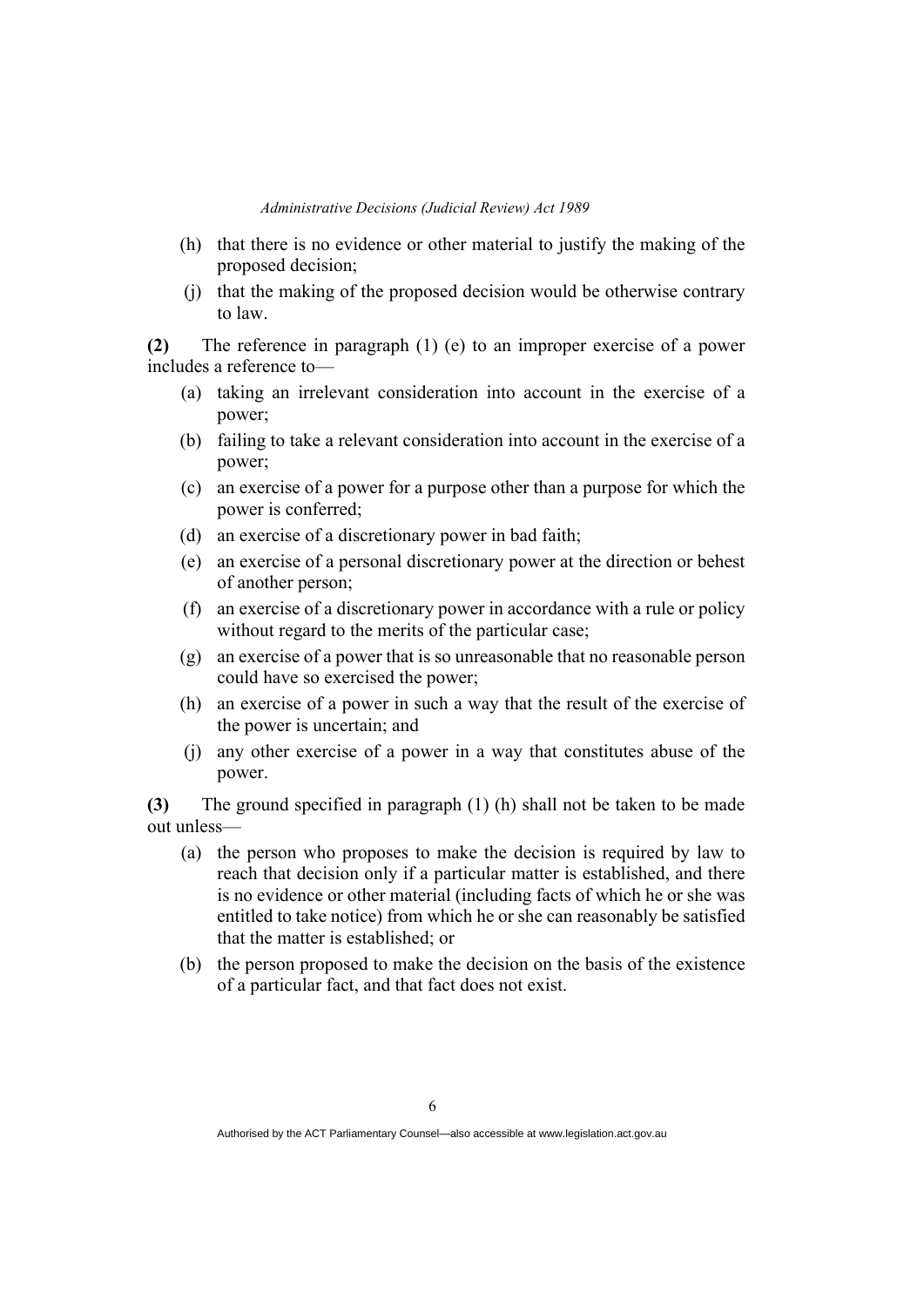### **7 Applications in respect of failures to make decisions**

### **(1)** Where—

- (a) a person has a duty to make a decision to which this Act applies;
- (b) there is no law that prescribes a period within which the person is required to make that decision; and
- (c) the person has failed to make that decision;

a person who is aggrieved by the failure of the firstmentioned person to make the decision may apply to the Supreme Court for an order of review in respect of the failure to make the decision on the ground that there has been unreasonable delay in making the decision.

### **(2)** Where—

- (a) a person has a duty to make a decision to which this Act applies;
- (b) a law prescribes a period within which the person is required to make that decision; and
- (c) the person has failed to make that decision before the end of that period;

a person who is aggrieved by the failure may apply to the Supreme Court for an order of review in respect of the failure to make the decision within that period on the ground that the firstmentioned person has a duty to make the decision notwithstanding that the period has expired.

### **8 Jurisdiction of Supreme Court**

The Supreme Court has jurisdiction to hear and determine applications made to the Supreme Court under this Act.

### **9 Effect of Act on other rights**

- **(1)** The rights conferred by sections 5, 6 and 7 on a person to seek a review—
	- (a) are in addition to, and shall not derogate from, the rights of the person to seek a review by other means; and
	- (b) shall be disregarded for the purposes of subsection 6 (6) of the *Ombudsman Act 1989*.

**(2)** Notwithstanding subsection (1)—

(a) the Supreme Court or any other court may, in a proceeding instituted otherwise than under this Act, refuse to grant an application for review in relation to a matter if an application for review of that matter has been made to the Supreme Court under section 5, 6 or 7; and

Authorised by the ACT Parliamentary Counsel—also accessible at www.legislation.act.gov.au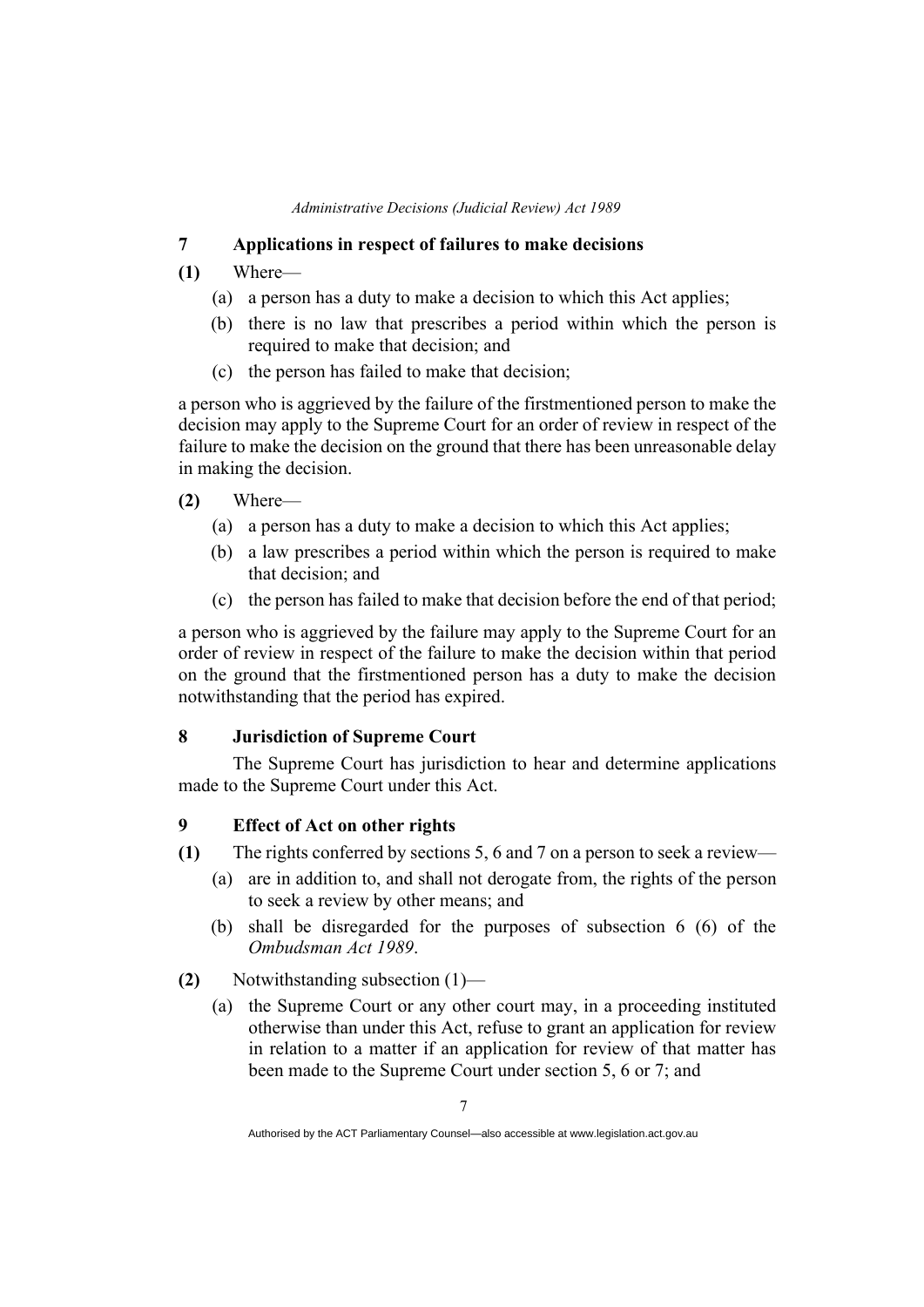- (b) the Supreme Court may, in its discretion, refuse to grant an application for review of a matter under section 5, 6 or 7 if—
	- (i) the applicant has sought a review by a court including the Supreme Court of the matter otherwise than under this Act;
	- (ii) adequate provision is made by a law other than this Act under which the applicant is entitled to seek a review of that matter; or
	- (iii) the matter to which the application relates arises under the *Land (Planning and Environment) Act 1991* or the *Heritage Objects Act 1991* and is a matter being reviewed, or for which application has been made for review, under a law other than this Act, whether on the application of the person who has made application to the Supreme Court for review of the matter under this Act or any other person.
- **(3)** In this section—
	- "review" includes a review by way of reconsideration, rehearing, appeal, the grant of an injunction or of a prerogative or statutory writ or the making of a declaratory or other order.

### **10 Manner of making applications**

- **(1)** An application to the Supreme Court for an order of review—
	- (a) shall be made in such manner as is prescribed by Rules of Court;
	- (b) shall set out the grounds of the application; and
	- (c) shall be lodged with the Registry of the Supreme Court and, in the case of an application in relation to a decision the terms of which were recorded in writing and set out in a document that was provided to the applicant, including such a decision that a person purported to make after the end of the period within which it was required to be made, shall be so lodged within the application period or within such further time as the Supreme Court (whether before or after the end of the application period) allows.

**(2)** Any other application to the Supreme Court under this Act shall be made as prescribed by Rules of Court.

**(3)** The application period for the purposes of paragraph (1) (c) is the period commencing on the day on which the decision is made and ending on the 28th day after—

Authorised by the ACT Parliamentary Counsel—also accessible at www.legislation.act.gov.au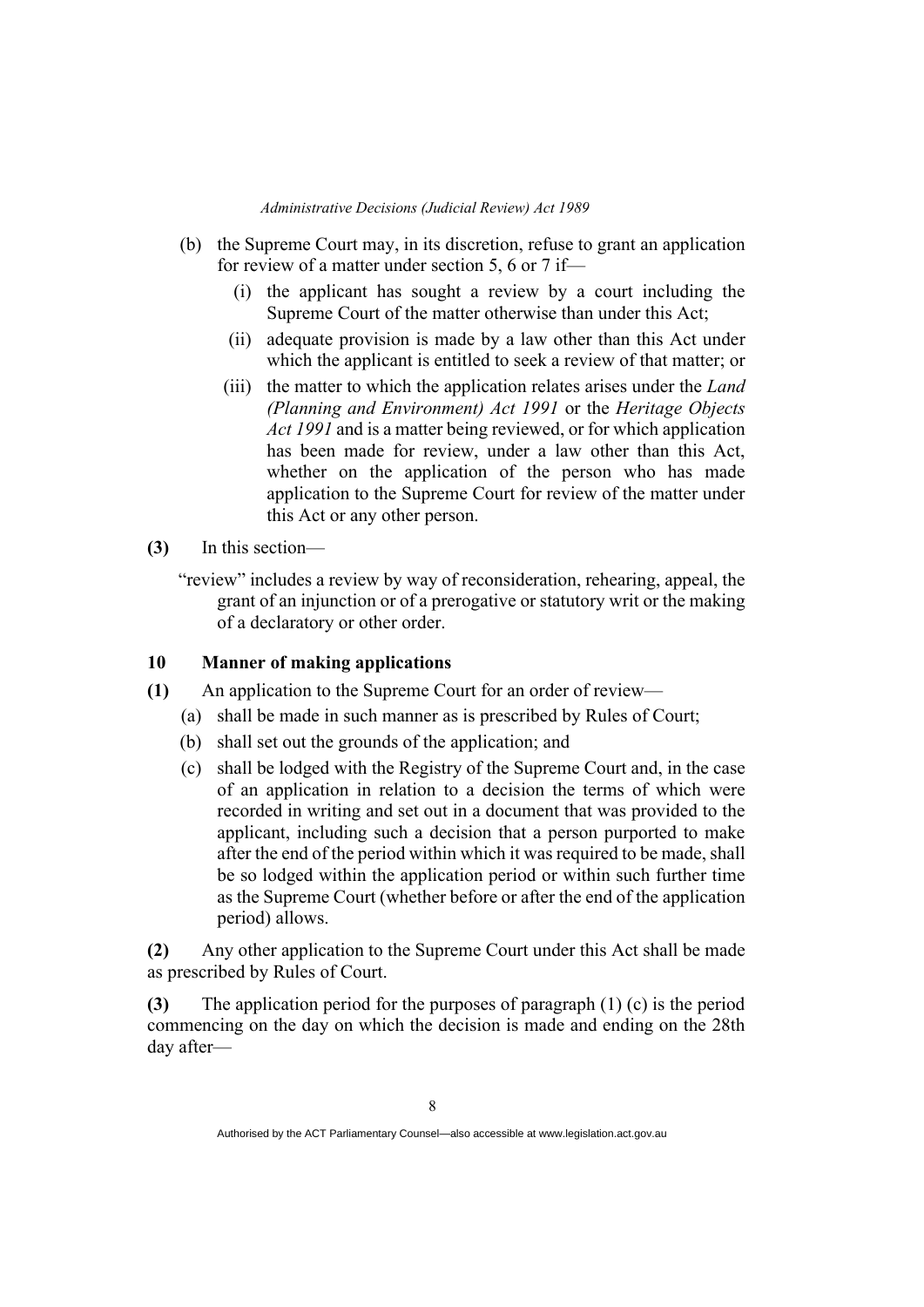- (a) if the decision sets out the findings on material questions of fact, refers to the evidence or other material on which those findings were based and gives the reasons for the decision—the day on which a document setting out the terms of the decision is provided to the applicant; or
- (b) in any other case—
	- (i) if a statement in writing setting out those findings, referring to that evidence or other material and giving those reasons is provided to the applicant otherwise than under subsection 13 (1) not later than the 28th day after the day on which a document setting out the terms of the decision is provided to the applicant—the day on which the statement is so provided;
	- (ii) if the applicant, in accordance with subsection 13 (1), requests the person who made the decision to provide a statement as mentioned in that subsection—the day on which the statement is provided, the applicant is notified in accordance with subsection 13 (3) that the applicant was not entitled to make the request, the Supreme Court makes an order under subsection 13 (5) declaring that the applicant was not entitled to make the request or the applicant is notified in accordance with subsection 14 (3) or 15 (4) that the statement will not be provided; or
	- (iii) in any other case—the day on which a document setting out the terms of the decision is provided to the applicant.
- **(4)** Where—
	- (a) no period is prescribed for the making of applications for orders of review in relation to a particular decision; or
	- (b) no period is prescribed for the making of an application by a particular person for an order of review in relation to a particular decision;

the Supreme Court may refuse to entertain an application for an order of review in relation to the decision, or refuse to entertain an application by the person, as the case may be, if the Supreme Court is of the opinion that the application was not made within a reasonable time after the decision was made.

**(5)** In forming an opinion for the purposes of subsection (4), the Supreme Court shall have regard to—

(a) the time when the applicant became aware of the making of the decision;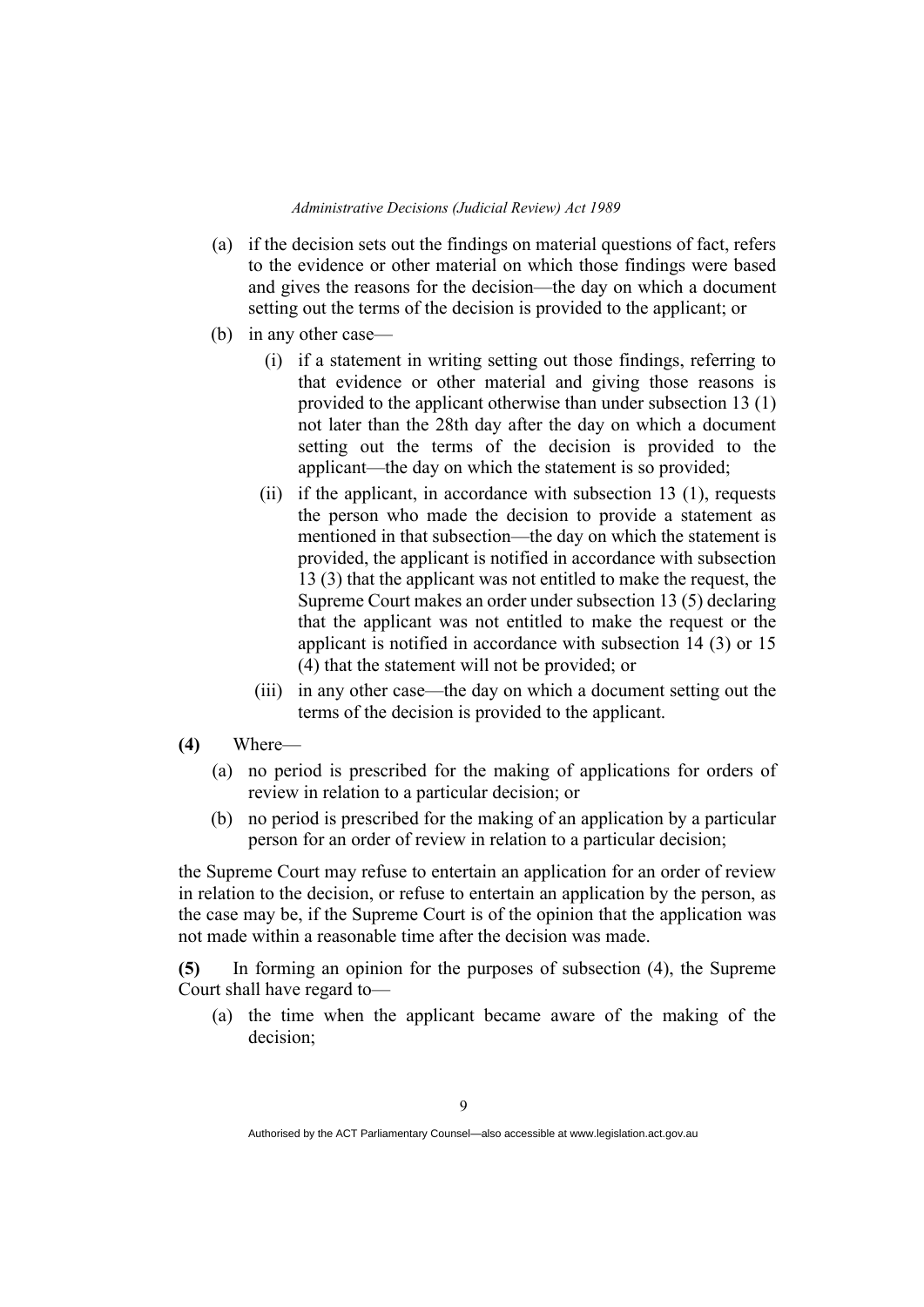- (b) if paragraph (4) (b) applies—any period prescribed for the making by another person of an application for an order of review in relation to the decision; and
- (c) such other matters as it considers relevant.

**(6)** The applicant for an order of review is not limited to the grounds set out in the application but, if he or she wishes to rely on a ground not so set out, the Supreme Court may direct that the application be amended to specify that ground.

**(7)** The Rules of Court may make provision for and in relation to service on appropriate persons of copies of documents lodged with the Registry of the Supreme Court under this Act.

**(8)** Strict compliance with Rules of Court made for the purposes of this section is not required and substantial compliance is sufficient.

### **11 Amendment of documents**

The Supreme Court may, on such terms as it thinks fit, permit a document lodged with the Registry of the Supreme Court in connection with an application under this Act to be amended and may, if it thinks fit, direct such a document to be amended in a manner specified by the Supreme Court.

### **12 Application to be made a party to a proceeding**

**(1)** A person interested in a decision, conduct or failure in relation to which an application has been made to the Supreme Court under this Act may apply to the Supreme Court to be made a party to the application.

**(2)** The Supreme Court may, in its discretion—

- (a) grant the application either unconditionally or subject to such conditions as it thinks fit; or
- (b) refuse the application.

### **13 Reasons for decision may be obtained**

**(1)** Where a person makes a decision to which this section applies, any person who is entitled to make an application to the Supreme Court under section 5 in relation to the decision may, by notice in writing given to the person who made the decision, request the person to provide a statement in writing setting out the findings on material questions of fact, referring to the evidence or other material on which those findings were based and giving the reasons for the decision.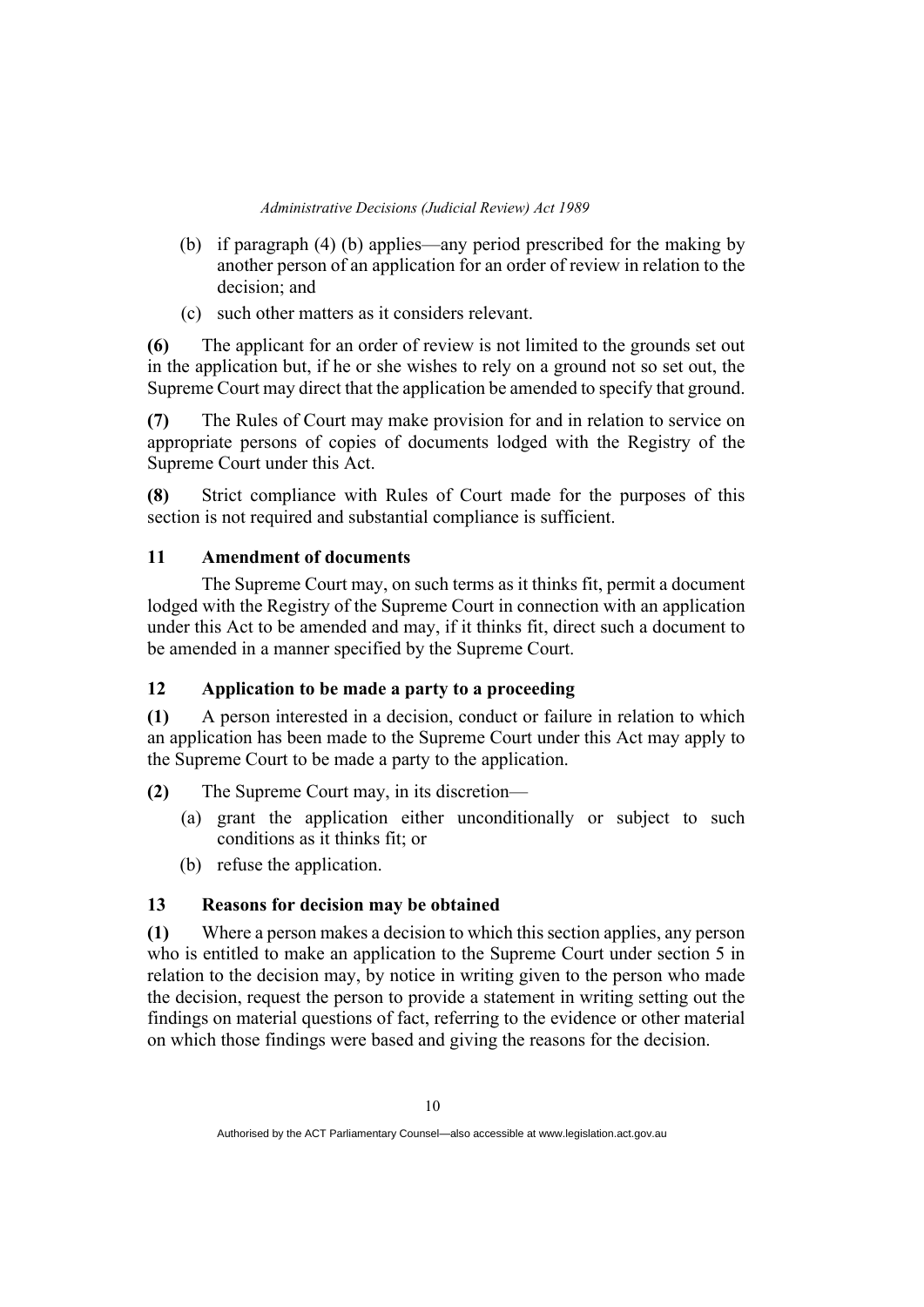**(2)** Where such a request is made, the person who made the decision shall, subject to this section, as soon as practicable and in any event within 28 days after receiving the request, prepare the statement and give it to the person who made the request.

**(3)** Where a person to whom such a request is made is of the opinion that the applicant was not entitled to make the request, the firstmentioned person may, within 28 days after receiving the request—

- (a) provide to the applicant a notice in writing stating that opinion; or
- (b) apply to the Supreme Court under subsection (5) for an order declaring that applicant was not entitled to make the request.

**(4)** Where a person provides a notice under subsection (3), or applies to the Supreme Court under subsection (5), with respect to a request, the person is not required to comply with the request unless—

- (a) the Supreme Court, on an application under subsection (5), declares that the applicant was entitled to make the request; or
- (b) the person has applied to the Supreme Court under subsection (5) for an order declaring that the applicant was not entitled to make the request and the Supreme Court refuses that application;

and, in either of those cases, the person shall prepare the statement to which the request relates and provide it to the person who made the request within 28 days after the decision of the Supreme Court.

**(5)** The Supreme Court may, on the application of—

- (a) a person to whom a request is made under subsection (1); or
- (b) a person who has received a notice under subsection (3);

make an order declaring that the person who made the request concerned was, or was not, entitled to make the request.

**(6)** A person to whom a request for a statement in relation to a decision is made under subsection (1) may refuse to prepare and provide the statement if—

- (a) in the case of a decision the terms of which were recorded in writing and set out in a document that was provided to the applicant—the request was not made on or before the 28th day after the day on which that document was so provided; or
- (b) in any other case—the request was not made within a reasonable time after the decision was made;

Authorised by the ACT Parliamentary Counsel—also accessible at www.legislation.act.gov.au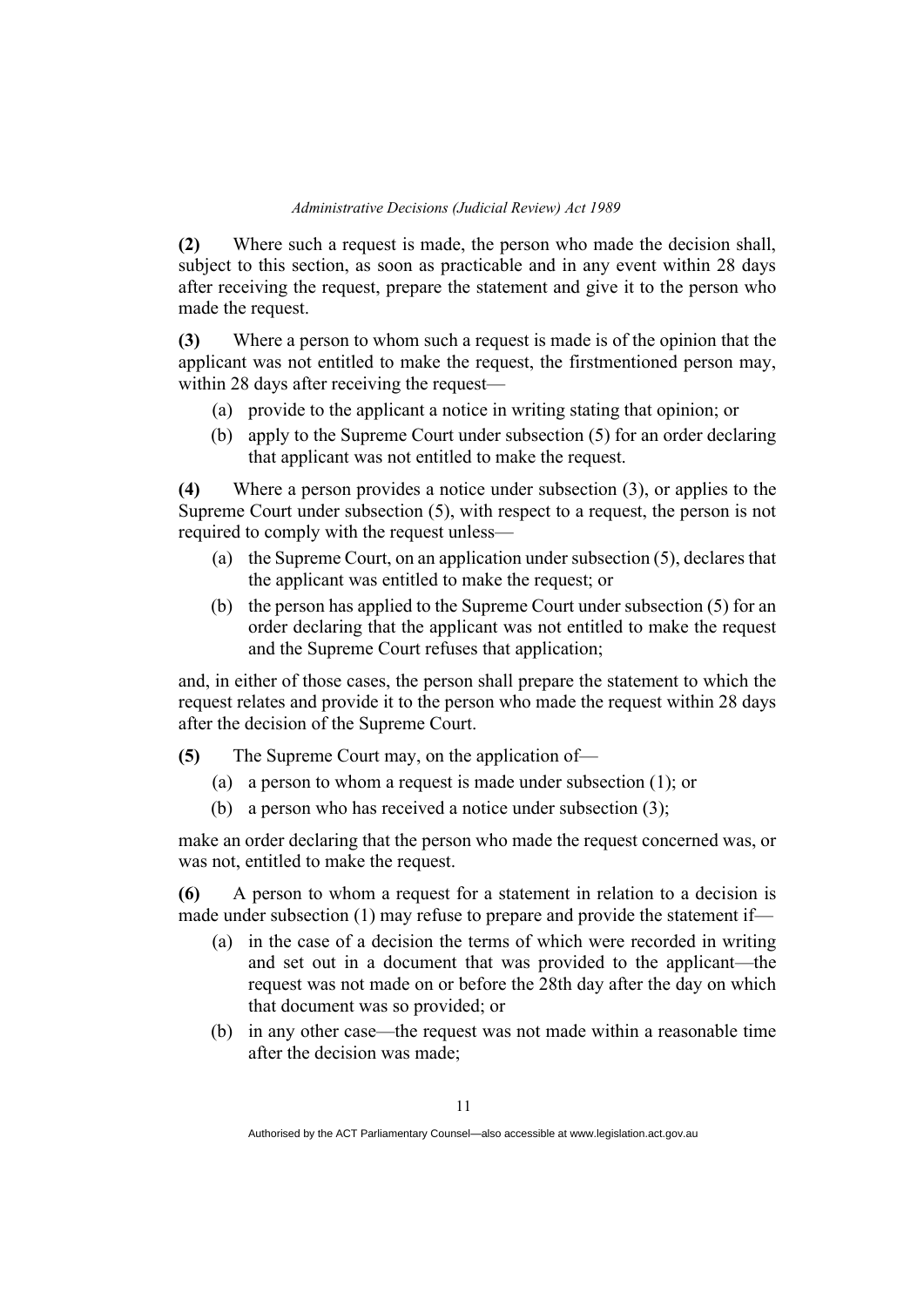and in any such case the person to whom the request was made shall provide to the applicant, within 14 days after receiving the request, a notice in writing stating that the statement will not be provided and giving the reason why the statement will not be so provided.

**(7)** For the purposes of paragraph (6) (b), a request for a statement in relation to a decision shall be taken to have been made within a reasonable time after the decision was made if the Supreme Court, on application by the applicant, declares that the request was made within a reasonable time.

**(8)** If the Supreme Court, upon application for an order under this subsection made by a person to whom a statement has been provided following a request under subsection (1), considers that the statement does not contain adequate particulars of findings on material questions of fact, an adequate reference to the evidence or other material on which those findings were based or adequate particulars of the reasons for the decision, the Supreme Court may order the person who provided the statement to provide to the person who made the request, within such time as is specified in the order, an additional statement containing further and better particulars in relation to matters specified in the order with respect to those findings, that evidence or other material or those reasons.

**(9)** The regulations may declare decisions not to be decisions to which this section applies.

**(10)** Regulations made under subsection (9) may specify decisions in any way, whether by reference to the nature or subject matter of the decisions, by reference to the enactment or provision of an enactment under which they are made, by reference to the holder of the office by whom they are made, or otherwise.

**(11)** A regulation made under subsection (9) applies only in relation to decisions made after the regulation takes effect.

**(12)** In this section—

"decision to which this section applies" means a decision to which this Act applies, other than—

- (a) a decision to which section 26 of the *Administrative Appeals Tribunal Act 1989* applies;
- (b) a decision that includes, or is accompanied by, a statement setting out findings of facts, a reference to the evidence or other material on which those findings were based and the reasons for the decision; or

Authorised by the ACT Parliamentary Counsel—also accessible at www.legislation.act.gov.au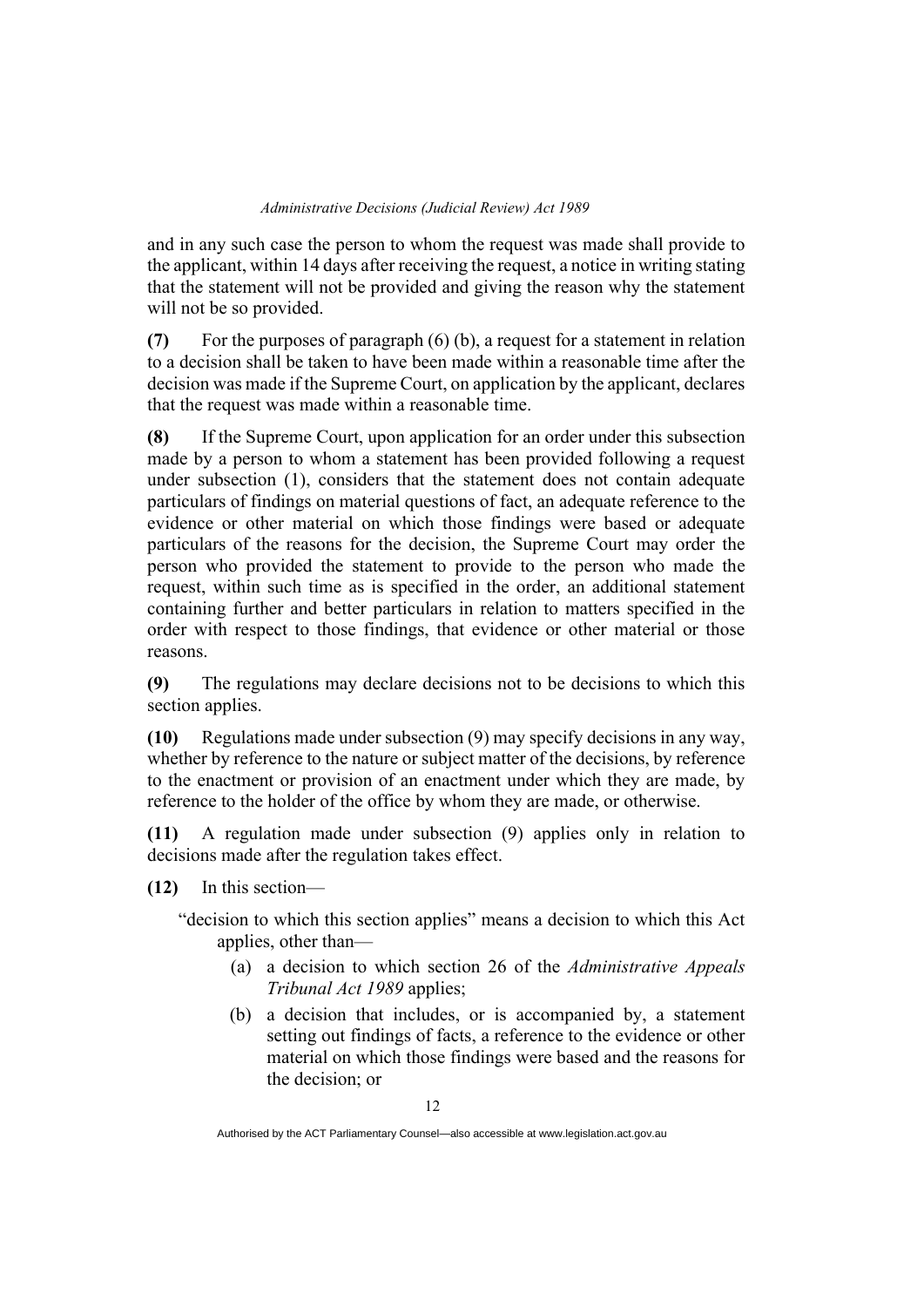(c) a decision to which Schedule 2 applies.

### **14 Certain information not required to be disclosed**

**(1)** This section applies in relation to any information to which a request made to a person under subsection 13 (1) relates, being information that—

- (a) relates to the personal affairs or business affairs of a person other than the person making the request; and
- (b) is information—
	- (i) that was supplied in confidence;
	- (ii) the publication of which would reveal a trade secret;
	- (iii) that was provided in compliance with a duty imposed by an enactment; or
	- (iv) the providing of which in accordance with the request would be in contravention of an enactment, being an enactment that expressly imposes on the person to whom the request is made a duty not to divulge or communicate to any person, or to persons other than particular persons, or except in prescribed circumstances, information of that kind.

**(2)** Where a person has been requested under subsection 13 (1) to provide a statement to another person—

- (a) the firstmentioned person is not required to include in the statement any information in relation to which this section applies; and
- (b) where the statement would be false or misleading if it did not include information of that kind—the firstmentioned person is not required to provide the statement.

**(3)** Where, under subsection (2), information is not included in a statement provided by a person or a statement is not provided by a person, the person shall provide a notice in writing to the person who requested the statement—

- (a) if information is not included in a statement—stating that the information is not so included and giving the reason for not including the information; or
- (b) if a statement is not provided—stating that the statement will not be provided and giving the reason for not providing the statement.

**(4)** Nothing in this section affects the power of the Supreme Court to make an order for the discovery of documents or to require the giving of evidence or the production of documents to the Supreme Court.

Authorised by the ACT Parliamentary Counsel—also accessible at www.legislation.act.gov.au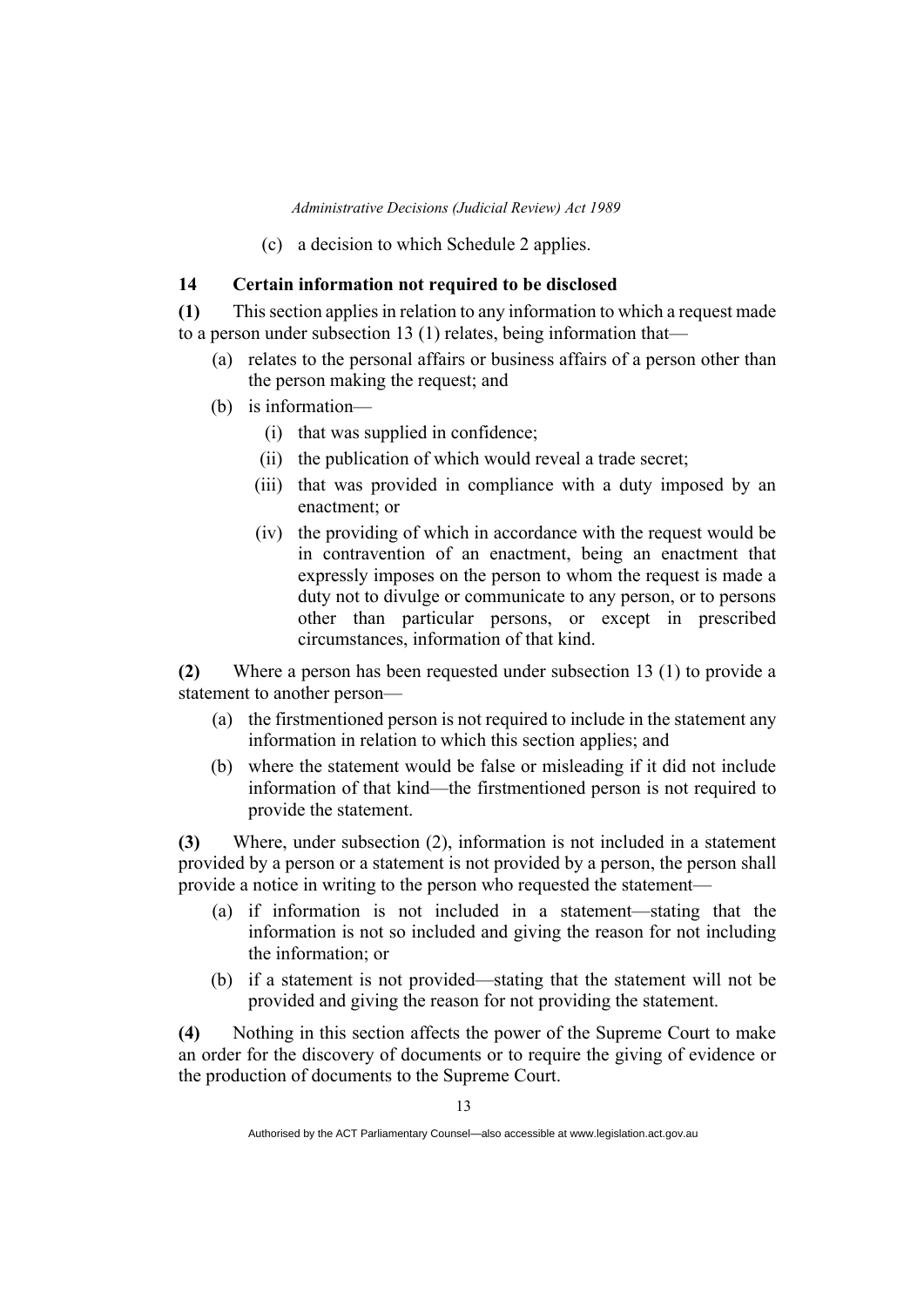### **15 Certification concerning the disclosure of information**

**(1)** If the Minister certifies in writing that the disclosure of information concerning a specified matter would be contrary to the public interest—

- (a) because it would involve the disclosure of deliberations or decisions of the Executive or of a Committee of the Executive; or
- (b) for any other reason specified in the certificate that could form the basis for a claim by the Crown in right of the Territory in a judicial proceeding that the information should not be disclosed;

subsections  $(3)$ ,  $(4)$  and  $(5)$  have effect.

**(2)** If the Commonwealth Attorney-General certifies in writing that the disclosure of information concerning a specified matter would be contrary to the public interest—

- (a) because it would prejudice the security, defence or international relations of the Commonwealth;
- (b) because it would involve the disclosure of deliberations or decisions of the Commonwealth Cabinet or of a Committee of the Cabinet; or
- (c) for any other reason specified in the certificate that could form the basis for a claim by the Crown in right of the Commonwealth in a judicial proceeding that the information should not be disclosed;

subsections (3), (4) and (5) have effect.

**(3)** Where a person has been requested under section 13 to provide a statement to another person—

- (a) the firstmentioned person is not required to include in the statement any information in respect of which a certificate has been provided under subsection (1) or (2); and
- (b) where the statement would be false or misleading if it did not include information of that kind—the firstmentioned person is not required to provide the statement.

**(4)** Where, under subsection (3), information is not included in a statement provided by a person or a statement is not provided by a person, the person shall provide a notice in writing to the person who requested the statement—

(a) if information is not included in a statement—stating that the information is not so included and giving the reason for not including the information; or

Authorised by the ACT Parliamentary Counsel—also accessible at www.legislation.act.gov.au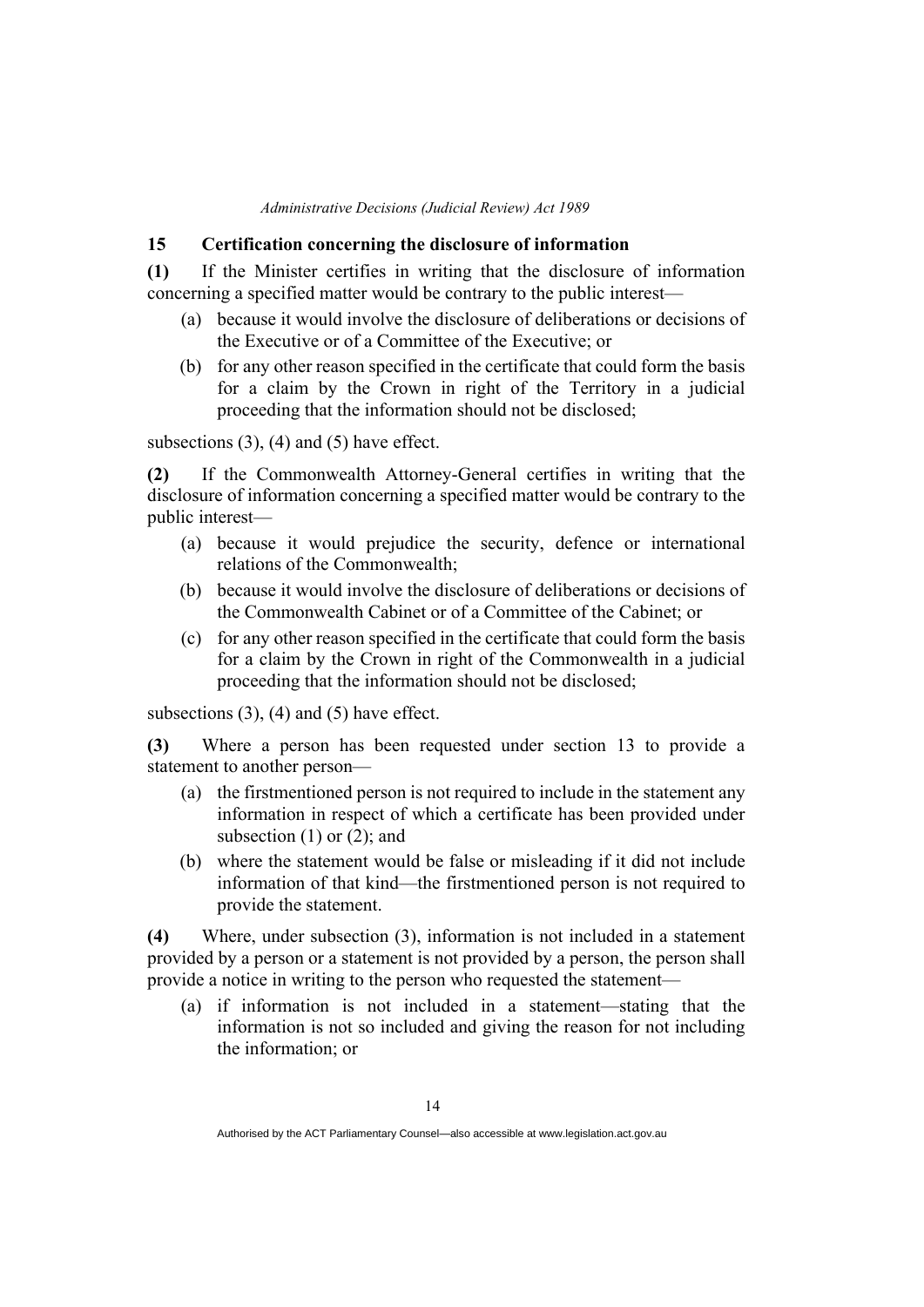(b) if a statement is not provided—stating that the statement will not be provided and giving the reason for not providing the statement.

**(5)** Nothing in this section affects the power of the Supreme Court to make an order for the discovery of documents or to require the giving of evidence or the production of documents to the Supreme Court.

### **16 Stay of proceedings**

**(1)** The making of an application to the Supreme Court under section 5 in relation to a decision does not affect the operation of the decision or prevent the implementation of the decision, but—

- (a) the Supreme Court may, by order, on such conditions (if any) as the Supreme Court determines, suspend the operation of the decision; and
- (b) the Supreme Court may order, on such conditions (if any) as the Supreme Court determines, a stay of all or any proceedings under the decision.

**(2)** The Supreme Court may make an order under subsection (1) on the Supreme Court's own motion or on the application of the person who made the application under section 5.

### **17 Powers of the Supreme Court in respect of applications for order of review**

**(1)** On an application for an order of review in respect of a decision, the Supreme Court may, in its discretion, make all or any of the following orders:

- (a) an order quashing or setting aside the decision, or a part of the decision, with effect from the date of the order or from such earlier or later date as the Supreme Court specifies;
- (b) an order referring the matter to which the decision relates to the person who made the decision for further consideration, subject to such directions as the Supreme Court thinks fit;
- (c) an order declaring the rights of the parties in respect of any matter to which the decision relates;
- (d) an order directing any of the parties to do, or to refrain from doing, any act or thing in order to do justice between the parties.

**(2)** On an application for an order of review in respect of conduct that has been, is being, or is proposed to be, engaged in for the purpose of the making of

Authorised by the ACT Parliamentary Counsel—also accessible at www.legislation.act.gov.au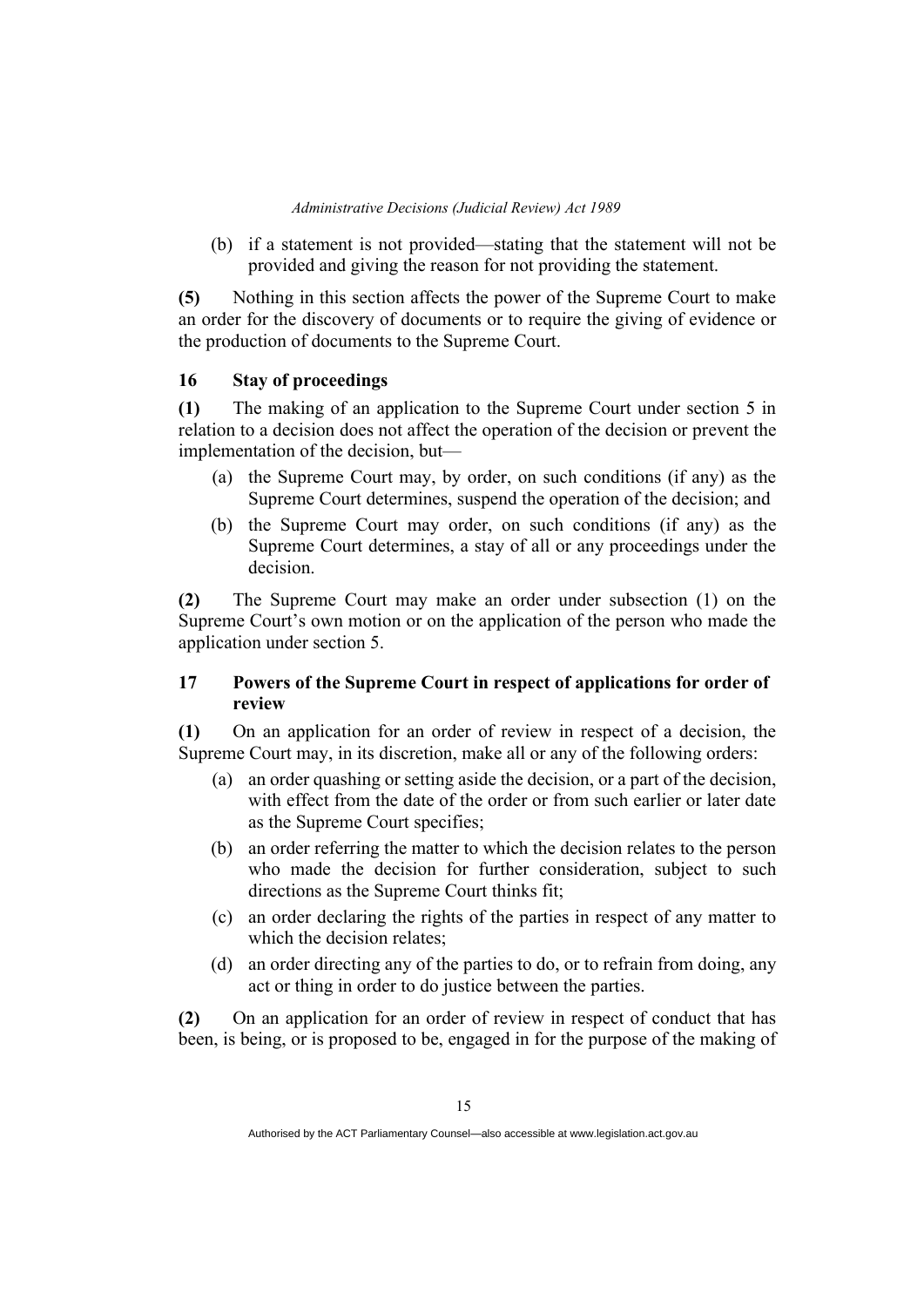a decision, the Supreme Court may, in its discretion, make either or both of the following orders:

- (a) an order declaring the rights of the parties in respect of any matter to which the conduct relates;
- (b) an order directing any of the parties to do, or to refrain from doing, any act or thing in order to do justice between the parties.

**(3)** On an application for an order of review in respect of a failure to make a decision, or in respect of a failure to make a decision within the period within which the decision was required to be made, the Supreme Court may, in its discretion, make all or any of the following orders:

- (a) an order directing the making of the decision;
- (b) an order declaring the rights of the parties in relation to the making of the decision;
- (c) an order directing any of the parties to do, or to refrain from doing, any act or thing in order to do justice between the parties.

**(4)** The Supreme Court may at any time, of its own motion or on the application of any party, revoke, vary, or suspend the operation of any order made by it under this section.

### **18 Change in person holding, or performing the duties of, an office** Where—

- (a) a person has, in the performance of the duties of an office, made a decision in respect of which an application may be made to the Supreme Court under this Act; and
- (b) the person no longer holds, or, for whatever reason, is not performing the duties of, that office;

this Act has effect as if the decision had been made by—

- (c) the person for the time being holding or performing the duties of that office; or
- (d) if there is no person for the time being holding or performing the duties of that office or that office no longer exists—such person as the Minister administering the enactment under which the decision was made, or a person authorised by that Minister, specifies.

Authorised by the ACT Parliamentary Counsel—also accessible at www.legislation.act.gov.au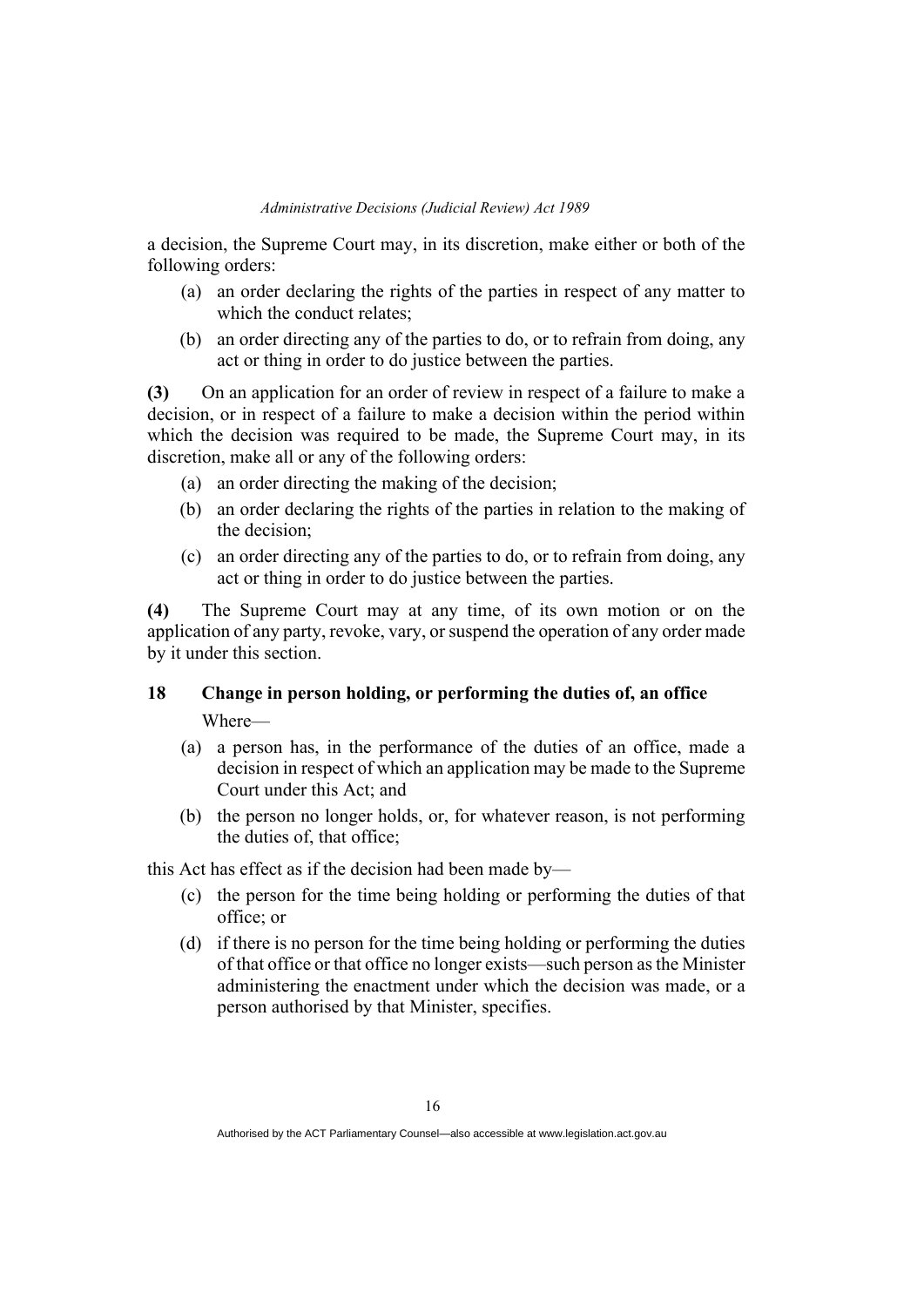### **19 Intervention by Minister or Commonwealth Attorney-General**

**(1)** The Minister may, on behalf of the Territory, intervene in a proceeding before the Supreme Court under this Act.

**(2)** The Commonwealth Attorney-General may, on behalf of the Commonwealth intervene in a proceeding before the Supreme Court under this Act, being a proceeding involving a matter in respect of which he or she has provided a certificate under subsection 15 (2).

**(3)** Where the Minister or the Commonwealth Attorney-General intervenes in a proceeding under this section—

- (a) the Supreme Court may, in the proceeding, make such order as to costs against the Territory or the Commonwealth, as the case may be, as the Supreme Court thinks fit; and
- (b) the Minister or the Commonwealth Attorney-General, as the case may be, shall be taken to be a party to the proceeding.

### **20 Act not to apply to certain decisions**

**(1)** The regulations may declare decisions to be decisions that are not subject to judicial review by the Supreme Court under this Act.

**(2)** If a regulation is so made in relation to a decision—

- (a) section 5 does not apply in relation to that decision;
- (b) section 6 does not apply in relation to conduct that has been, is being, or is proposed to be, engaged in for the purpose of making that decision; and
- (c) section 7 does not apply in relation to a failure to make that decision.

**(3)** Regulations made for the purposes of subsection (1) may specify decisions in any way, whether by reference to the nature or subject matter of the decisions, by reference to the enactment or provision of an enactment under which they are made, by reference to the holder of the office by whom they are made, or otherwise.

**(4)** Regulations made for the purposes of subsection (1) apply only in relation to decisions made after the regulations take effect.

### **21 Regulations**

The Executive may make regulations, not inconsistent with this Act, prescribing—

Authorised by the ACT Parliamentary Counsel—also accessible at www.legislation.act.gov.au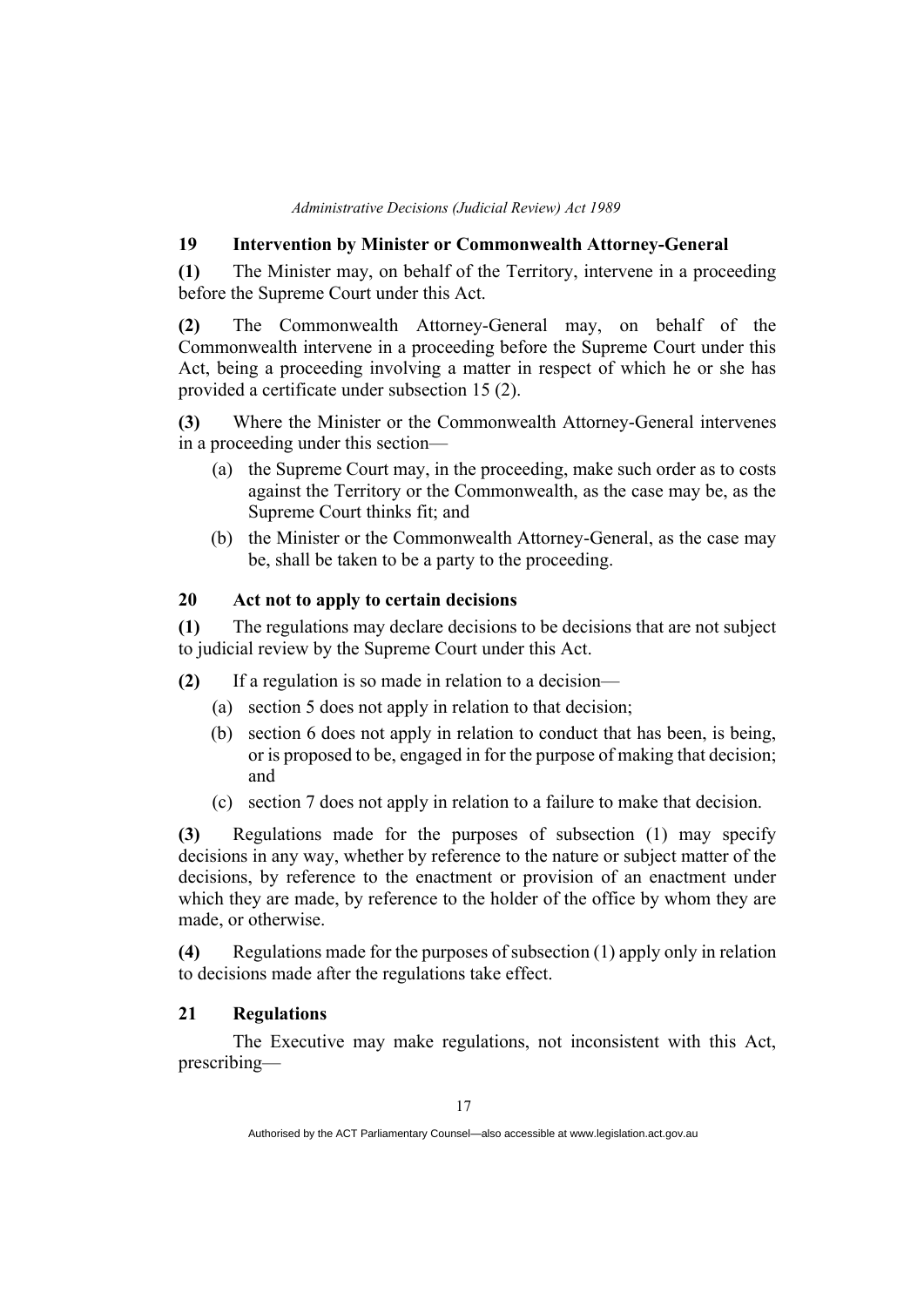- (a) matters required or permitted by this Act to be prescribed; or
- (b) matters necessary or convenient to be prescribed for carrying out or giving effect to this Act.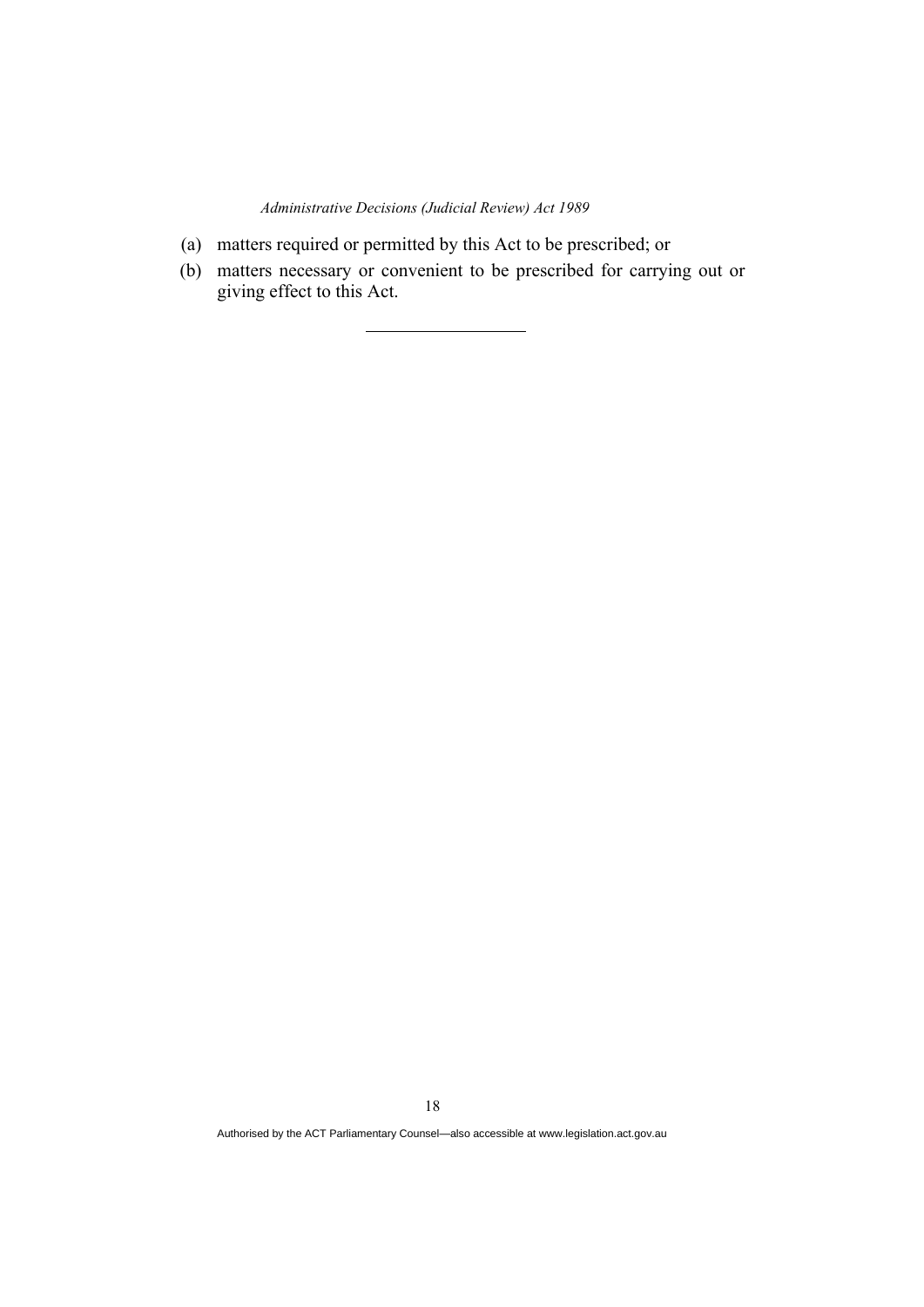#### **SCHEDULE 1** Section 3

### **DECISIONS TO WHICH THIS ACT DOES NOT APPLY**

This Act does not apply to—

- (a) decisions making, or forming part of the process of making, or leading up to the making of, assessments;
- (b) decisions disallowing wholly or partly objections to assessments; or
- (c) decisions refusing to amend, wholly or partly, assessments;

made under any of the following enactments:

*Duties Act 1999*; *Financial Institutions Duty Act 1987*; *Payroll Tax Act 1987*; *Stamp Duties and Taxes Act 1987*; *Taxation Administration Act 1999*;

This Act does not apply to decisions made under the following enactments:

*Inquiries Act 1991*;

*Royal Commissions Act 1991*.

This Act does not apply to decisions made under Part 4 of the *Electoral Act 1992*.

- This Act does not apply to—
- (a) a decision of the Executive under subsection 5 (1) or 16 (3) or section 18 of the *Judicial Commissions Act 1994*;
- (b) a decision of a member of the Legislative Assembly to propose a motion in accordance with paragraph 14 (3) (a) of that Act or to give notice of the motion to the Attorney-General in accordance with paragraph 14 (3) (b) of that Act;
- (c) a decision of the Attorney-General under subsection 16 (1), 17 (1) or 23 (3) of that Act;
- (d) a resolution for the examination of a complaint in respect of a judicial officer by a Judicial Commission passed by the Legislative Assembly under that Act; or
- (e) a decision of a Judicial Commission under that Act.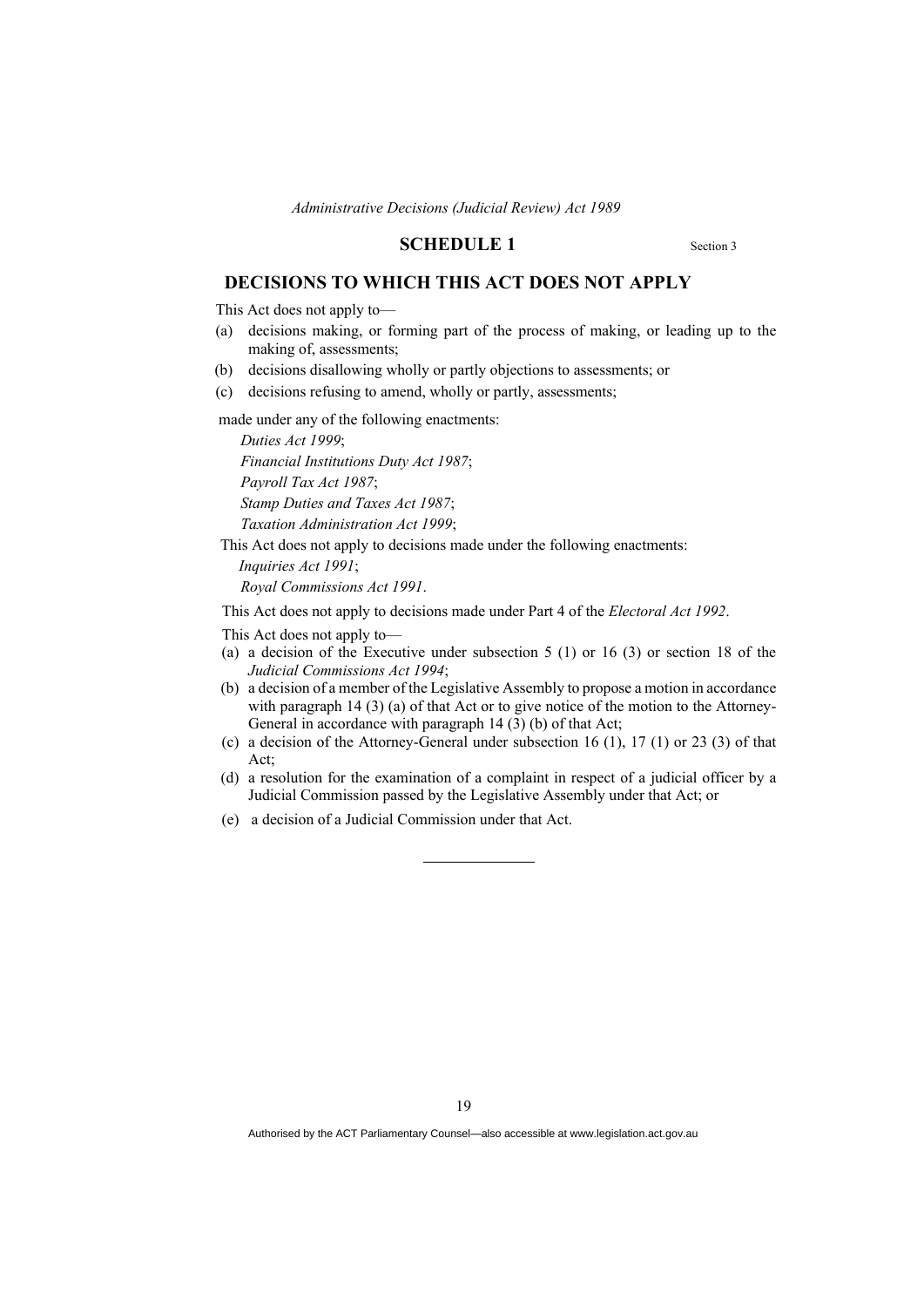#### **SCHEDULE 2** Section 13

### **DECISIONS TO WHICH SECTION 13 DOES NOT APPLY**

Section 13 does not apply to any of the following decisions:

- (a) decisions relating to the administration of criminal justice and, in particular—
	- (i) decisions in connection with the investigation or prosecution of persons for offences against a law in force in the Territory;
	- (ii) decisions in connection with the appointment of investigators or inspectors for the purposes of such investigations;
	- (iii) decisions in connection with the issue of search warrants under a law in force in the Territory; and
	- (iv) decisions under a law in force in the Territory requiring the production of documents, the giving of information or the summoning of persons as witnesses;
- (b) decisions in connection with the institution or conduct of proceedings in a civil court, including decisions that relate to, or may result in, the bringing of such proceedings for the recovery of pecuniary penalties arising from contraventions of enactments and, in particular—
	- (i) decisions in connection with the investigation of persons for such contraventions;
	- (ii) decisions in connection with the appointment of investigators or inspectors for the purposes of such investigations;
	- (iii) decisions in connection with the issue of search warrants under enactments; and
	- (iv) decisions under enactments requiring the production of documents, the giving of information or the summoning of persons as witnesses;
- (c) decisions authorised by an Act to issue sums out of the public money of the Territory;
- (d) decisions of the Treasurer under subsection 18 (1) of the *Financial Management Act 1996*;
- (e) decisions in connection with the enforcement of judgments or orders for the recovery of money by—
	- (i) the Territory; or
	- (ii) public servants in their official capacities;
- (f) decisions in connection with personnel management (including recruitment, training, promotion and organisation) with respect to the Government Service other than a decision relating to, and having regard to the particular characteristics of, or other circumstances relating to, a particular person;
- (g) decisions relating to promotions, transfers, temporary performance of duties, of or by individual officers of the Government Service;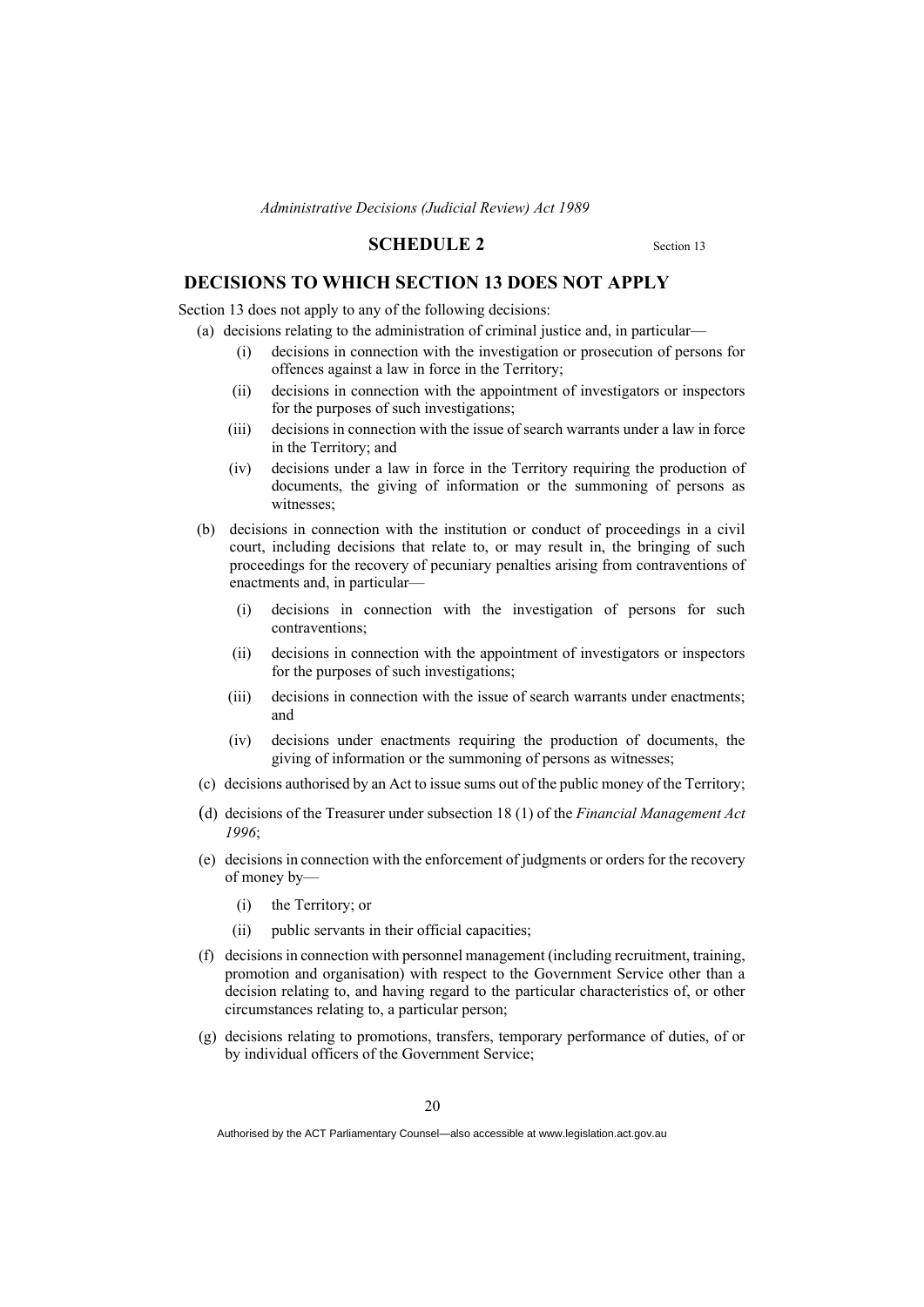#### **SCHEDULE 2**—continued

- (h) decisions relating to—
	- (i) the making of appointments to the Government Service;
	- (ii) the engagement of persons as employees under the *Public Sector Management Act 1994*; or
	- (iii) the making of appointments under an enactment or to an office established by, or under, an enactment;
- (j) decisions in connection with the prevention or settlement of industrial disputes, or otherwise relating to industrial matters, in respect of the Government Service;
- (k) decisions relating to the making or terminating of appointments of Chief Executives under the *Public Sector Management Act 1994*;
- (m) decisions relating to the appointment, or the termination of an appointment, of a person to the office of Commissioner for Public Administration;
- (n) decisions relating to the employment, or the termination of employment, of staff under the *Legislative Assembly (Members' Staff) Act 1989*.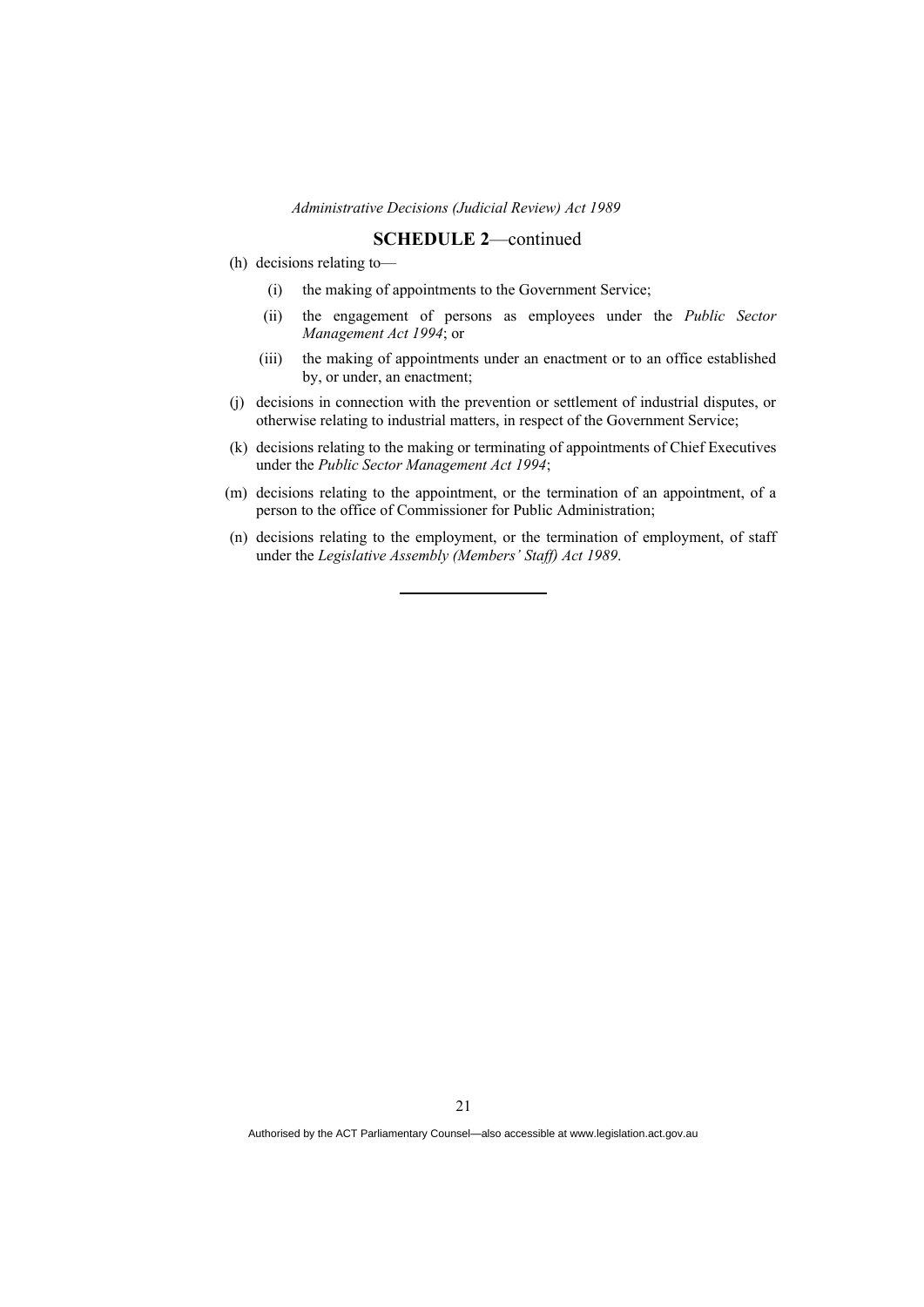#### **ENDNOTES**

#### **1 About this republication**

This is a republication of the *Administrative Decisions (Judicial Review) Act 1989* as in force on 1 July 2000*.* It includes all amendments made to the Act up to Act 2000 No 16.

Amending and modifying laws are annotated in the table of legislation and table of amendments. However, any current modifications are not included in the republished Act but are set out in the endnotes.

The Parliamentary Counsel's Office currently prepares 2 kinds of republications of ACT laws: authorised printed republications to which the *Legislation (Republication) Act 1996* applies and unauthorised electronic republications. The status of a republication appears on its cover and is indicated by its republication number.

A republication number without a letter (eg 1, 2, 3 etc) indicates that the republication is an authorised printed republication. A number with a letter (eg 1A, 1B, 1C etc) indicates that the republication is an unauthorised electronic republication.

Section 13 of the *Legislation (Republication) Act 1996* authorises the Parliamentary Counsel, in preparing a law for republication, to make textual amendments of a formal nature which the Parliamentary Counsel considers desirable in accordance with current legislative drafting practice. The amendments do not effect a substantive change in the law.

In preparing this republication, amendments have not been made under section 13.

Not all amendments made under section 13 are annotated in the table of amendments. Full details of any amendments can be obtained from the Parliamentary Counsel's Office.

#### **2 About the republished Act**

The *Administrative Decisions (Judicial Review) Act 1989* was originally the *Administrative Decisions (Judicial Review) Ordinance 1989*. It became an ACT Act on self-government (11 May 1989).

#### **3 Abbreviation key**

| Key to abbreviations in tables              |                                                      |  |  |
|---------------------------------------------|------------------------------------------------------|--|--|
| $am = amended$                              | $(\text{prev})$ = previously                         |  |  |
| $amdt = amendment$                          | $prov = provision$                                   |  |  |
| $ch = chapter$                              | $pt = part$                                          |  |  |
| $cl = clause$                               | $r = rule/subrule$                                   |  |  |
| $def = definition$                          | $reg = regulation/subregulation$                     |  |  |
| $dict = dictionary$                         | $remum = renumbered$                                 |  |  |
| $div = division$                            | $reloc = relocated$                                  |  |  |
| $exp = expires/expired$                     | $R[X]$ = Republication No                            |  |  |
| $Gaz = Gazette$                             | $s = section/subsection$                             |  |  |
| $hdg =$ heading                             | $sch = schedule$                                     |  |  |
| $ins = inserted/added$                      | $sdiv = subdivision$                                 |  |  |
| $LR =$ Legislation (Republication) Act 1996 | $sub =$ substituted                                  |  |  |
| $mod = modified$                            | $SL = Subordinate$ Law                               |  |  |
| $No = number$                               | $sp = spent$                                         |  |  |
| $notfd = notified$                          | $* = SI$ unless otherwise stated                     |  |  |
| $o = order$                                 | $\dagger$ = Act or Ordinance unless otherwise stated |  |  |
| om = omitted/repealed                       |                                                      |  |  |
| $orig = original$                           |                                                      |  |  |
| $p = page$                                  |                                                      |  |  |
| $par = paragraph$                           |                                                      |  |  |
| $pres = present$                            |                                                      |  |  |
| $prev = previous$                           |                                                      |  |  |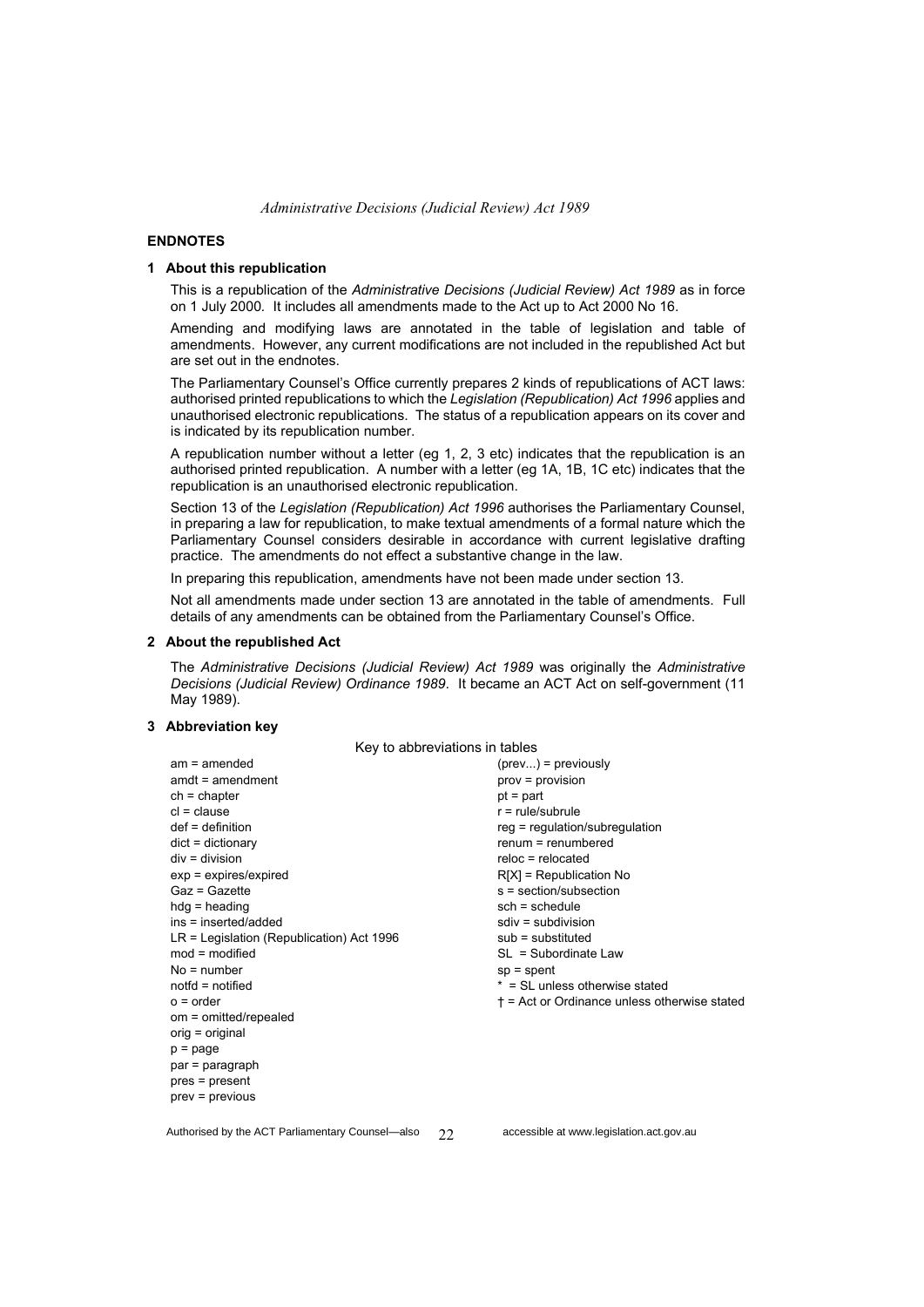### **4 Table of legislation**

| Part 1-Legislation before self-government                       |                     |                         |              |                            |
|-----------------------------------------------------------------|---------------------|-------------------------|--------------|----------------------------|
| Ordinance†                                                      | Year and<br>numbert | Gazette<br>notification | Commencement | Transitional<br>provisions |
| Administrative Decisions<br>(Judicial Review)<br>Ordinance 1989 | 1989 No 33          | 10 May 1989             | 11 May 1989  |                            |

|                                                                                                            |                     | an E-Legislation and sen-government |                                                                                                    |                            |
|------------------------------------------------------------------------------------------------------------|---------------------|-------------------------------------|----------------------------------------------------------------------------------------------------|----------------------------|
| Act+                                                                                                       | Year and<br>numbert | Gazette<br>notification             | Commencement                                                                                       | Transitional<br>provisions |
| Royal Commissions and<br>Inquiries (Consequential<br>Provisions) Act 1991                                  | 1991 No 3           | 1 Mar 1991                          | ss 1 and 2: 1 Mar<br>1991<br>remainder: 1 May<br>1991 (see s 2 (2)<br>and Gaz 1991 No<br>16 p 442) |                            |
| Administrative Decisions<br>(Judicial Review)<br>(Amendment) Act 1991                                      | 1991 No 102         | 15 Jan 1992                         | ss 1 and 2: 15 Jan<br>1992<br>remainder: 15 July<br>1992                                           |                            |
| Electoral Act 1992                                                                                         | 1992 No 71          | 8 Dec 1992                          | ss 1 and 2: 8 Dec<br>1992<br>remainder: 21 Dec<br>1992 (see Gaz<br>1992 No S243 p 19)              |                            |
| Administrative Decisions<br>(Judicial Review)<br>(Amendment) Act 1993                                      | 1993 No 65          | 6 Sept 1993                         | 6 Sept 1993                                                                                        |                            |
| Supreme Court<br>(Amendment) Act (No 2)<br>1993                                                            | 1993 No 91          | 17 Dec 1993                         | 17 Dec 1993                                                                                        |                            |
| <b>Judicial Commissions</b><br>(Consequential<br>Amendments) Act 1994                                      | 1994 No 10          | 14 Mar 1994                         | 14 Mar 1994                                                                                        |                            |
| <b>Public Sector Management</b><br>(Consequential and<br><b>Transitional Provisions)</b><br>Act 1994       | 1994 No 38          | 30 June 1994                        | ss 1 and 2: 30<br><b>June 1994</b><br>remainder: 1 July<br>1994 (see Gaz<br>1994 No S142 p 2)      | ss 3, 5-12,<br>15 and 19   |
| <b>Financial Management and</b><br>Audit (Consequential and<br><b>Transitional Provisions)</b><br>Act 1996 | 1996 No 26          | 1 July 1996                         | 1 July 1996                                                                                        |                            |
| Land (Planning and<br>Environment)<br>(Amendment) Act (No 3)<br>1996                                       | 1996 No 85          | 24 Dec 1996                         | pt I (ss 1 and 2): 24<br>Dec 1996<br>remainder: 24<br><b>June 1997</b>                             | s 88 (2)                   |

### **Part 2—Legislation after self-government**

23